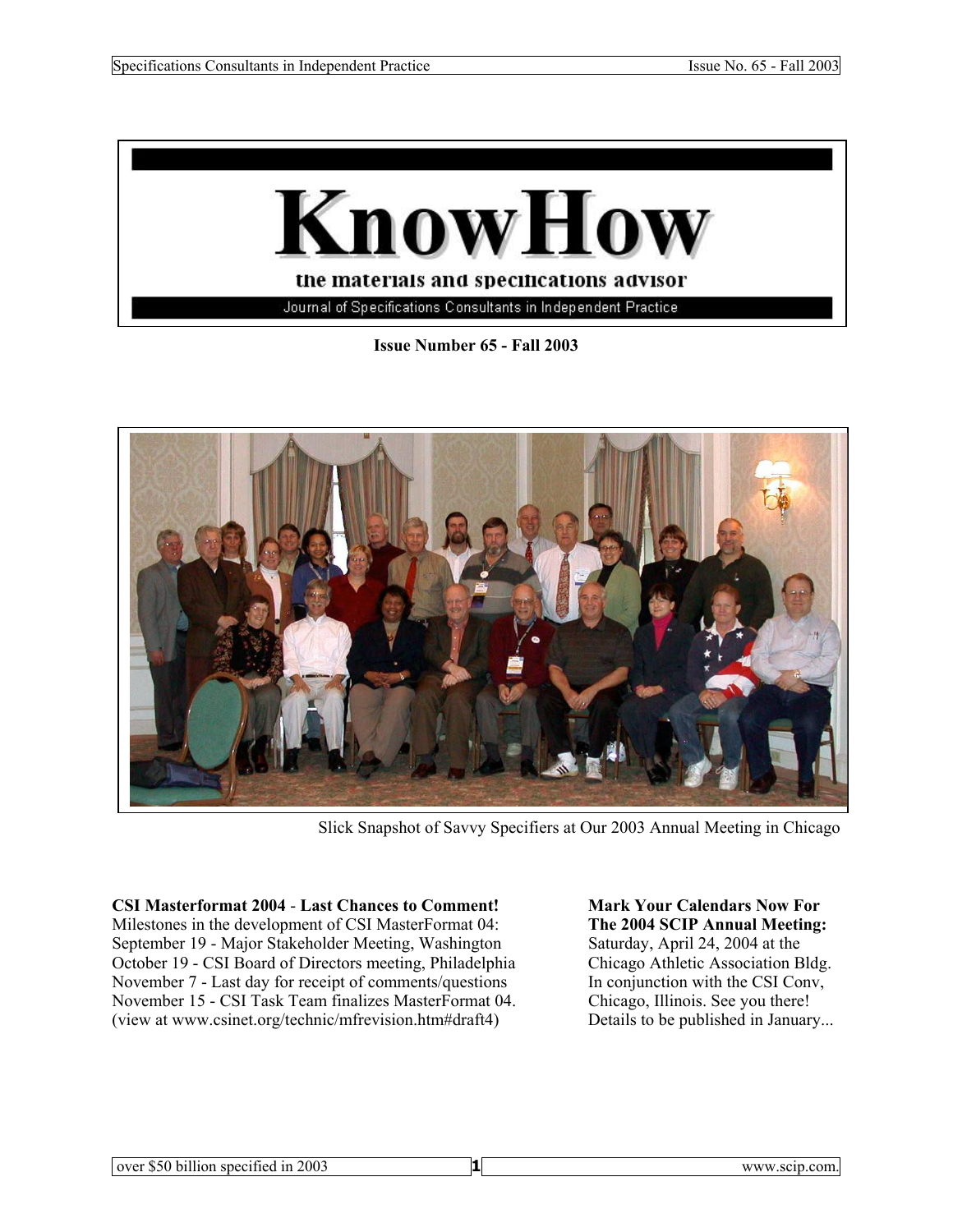### **SCIP OFFICERS 2002-2004**

**President Treasurer/Membership Chair<br>
KERIN (DANE) DODD-HANSEN, CSI, CCS DAVID METZGER, FAIA, CSI, NCARB** KERIN (DANE) DODD-HANSEN, CSI, CCS Dodd-Hansen Consulting Group Heller & Metzger PC Fair Oaks, CA 95628 Washington, DC 20016 dane@dodd-hansenconsulting.com davem@hellerandmetzger.com

## **Vice President Vice President**

Architect-Certified Construction Specifier MCA Specifications 6 Amberwood 206 Greenview Drive Irvine, CA 92604-3102 Daly City, CA 94014-3404 regener@cox.net michael@mcaspecs.com

### Webmaster Secretary

DAVID E. LORENZINI, FCSI, CCS, Assoc AIA HELGA BRADY, CSI, CCS Architectural Resources Company Architectural Specifications 212 Brown's Meadow Court NE 190 Avacado Street<br>Leesburg, VA 20176-2328 Encinitas, CA 92024 Leesburg, VA 20176-2328 OFC (703) 443-2801 FAX (703) 443-2354 OFC (760) 942-6555 FAX (760) 942-6556 deloren@scip.com hbrady@helgabrady.com

## **Immediate Past President / KnowHow Editor**

MARK KALIN, FAIA, FCSI, CCS, LEED Kalin Associates 154 Wells Avenue Newton Centre, MA 02459 OFC (617) 964-5477 FAX (617) 964-5788 mkalin@kalinassociates.com

4939 Country View Lane 5100 Washington Avenue NW, Suite 515 OFC (916) 965-4727 FAX (916) 966-0556 OFC (202)364-2222 FAX (202) 364-9593

JOHN REGENER, AIA, CSI, CCS, CCCA MICHAEL CHAMBERS, FAIA FCSI CCS SCIP OFC (949) 653-5743 FAX (949) 551-0658 OFC (415) 239-6566 FAX (415) 239-6568

Specifications Consultants in Independent Practice is a nationwide technical resource organization that assists architectural firms, engineering firms, design professionals, agencies, facility managers, and manufacturers in acquiring specifications from qualified writers, and allows independent specifiers to enhance their professionalism by sharing techniques and industry developments.

Who is SCIP? 140+ Specification Consultants preparing specs for 6,000+ projects annually with a construction value in excess of \$50 billion.

KnowHow is the semi-annual publication of the Specifications Consultants in Independent Practice, intended to provide technical and membership information of interest to readers. Opinions expressed in KnowHow are viewpoints of the individual authors and should not be attributed to SCIP. Mention of manufacturer's names or trade practices is not intended as an endorsement of firms, products or construction techniques. Copyright 2003 SCIP. All rights reserved.

For a membership application form, go to www.scip.com/hmember.htm or Call David Metzger at (202)364-2222. Current membership categories include active members, retired members and correspondents.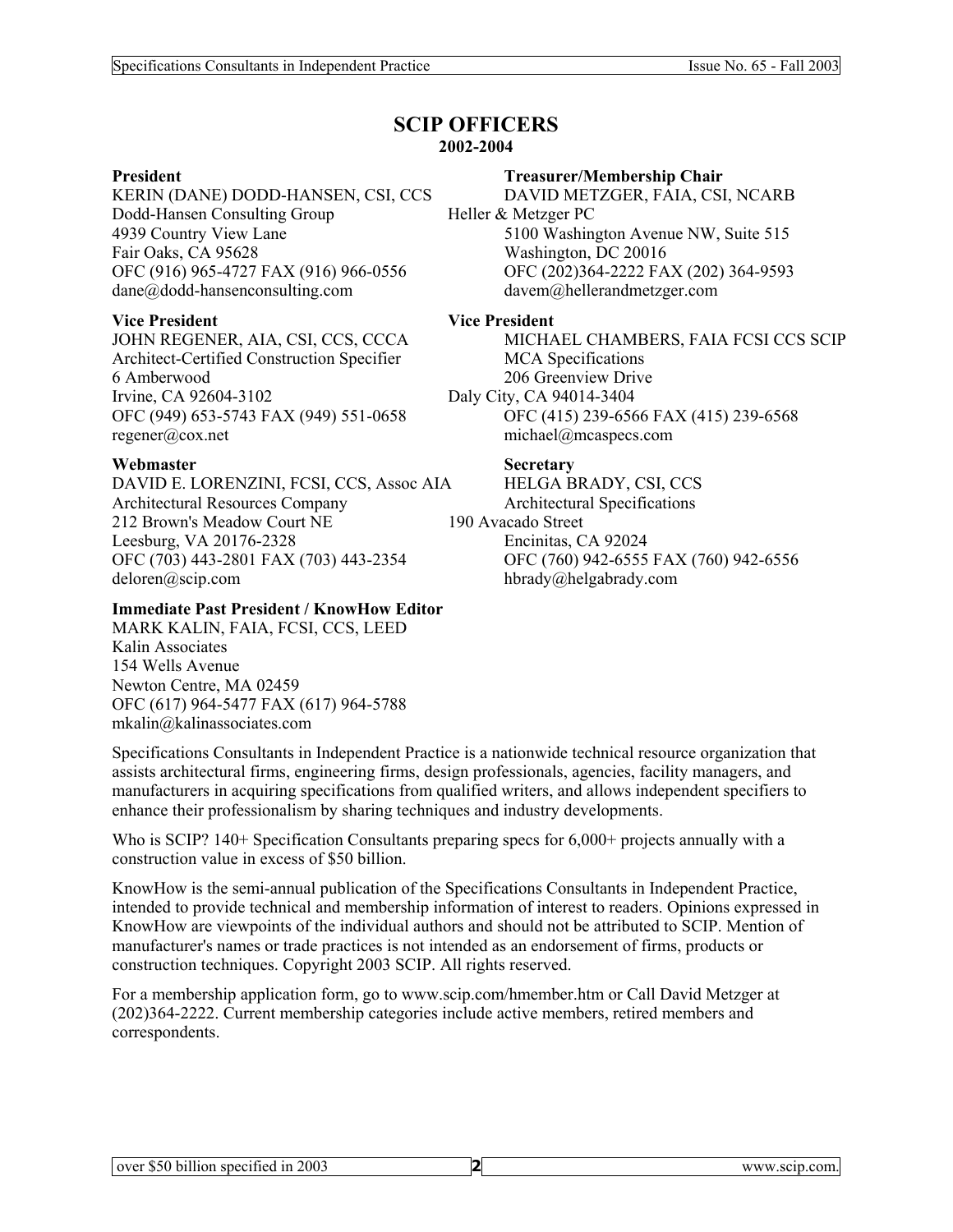# **PRESIDENT'S MESSAGE by Kerin (Dane) Dodd-Hansen, AIA, CSI, CCS, SCIP**

SCIP continues to move ahead at a brisker pace than ever in our 35 year history. Our membership continues to grow and our activities expand. My objectives have been, and remain, to accomplish the following:

First, to continue and expand the programs initiated by Mark Kalin in an effort to increase SCIP's visibility and improve the image of specifiers within both the design professions and the construction industry.

Secondly to establish a range of activities and benefits that our members can participate in and gain from.

And third, to try to answer as many of the questions that recur every year at our Annual Meeting as possible.

In the effort to increase our visibility and the perception of specifiers, so far this year we have engaged in the following activities:

The CSI Show and Convention in Chicago, April 8th-11th, 2003: For the second year we had a booth on the convention floor, and although not as good a location as in Las Vegas, we still attracted a lot of interest. We presented the "2nd Annual Specifiers Forum" program and this time received very high marks from the participants. Our Annual Membership Meeting was held at the Chicago Athletic Association and Edith Washington, President-Elect of CSI, was asked to co-moderate the meeting. Our luncheon was sponsored by Centria Architectural Systems and the USG legal counsel gave a presentation on the current status of the Asbestos Crisis in America. The Board met following the Annual Membership Meeting.

The AIA National Convention in San Diego, May 8th-10th, 2003: As our first presence at this convention we chose to take Colin Gilboy of 4specs.com up on his offer to share a booth on the convention floor. Our Membership Meeting was small but dynamic. ARCOM hosted our luncheon and gave a presentation and discussion of the current evolution of MasterSpec. The Board held its second meeting of the year following the Membership Meeting.

CSI University in Philadelphia, June 27th-29th, 2003: A panel presentation "The Future of Specifications" was given as one of the 7 technical programs. Again our Program received a very positive response from the participants. At Edith Washington's request Mike Chambers and I met with Karl Borgstrom, Gary Betts and Edith to discuss future interaction between CSI and SCIP. At the conclusion of the meeting we agreed that Karl and I would begin discussing the framework for a Strategic Alliance between CSI and SCIP. The Board met at the conclusion of CSI University.

Additionally we are planning to have a presence and participate in the following upcoming national events during the remainder of this year:

Society of American Registered Architects (SARA) National Convention in New York, October 15th–19th: The activities we will engage in and our representatives have not yet been determined

GreenBuild International Conference and Expo (USGBC) in Pittsburgh, November 12th-14th, 2003: We have been invited to share CSI's Booth, and Doug Hartman (Chair of our LEED Committee) will represent SCIP while assisting Ross Spiegel with his presentations.

We will also be present and participate in the following regional events this year:

|  | over \$50 billion specified in 2003 |
|--|-------------------------------------|
|--|-------------------------------------|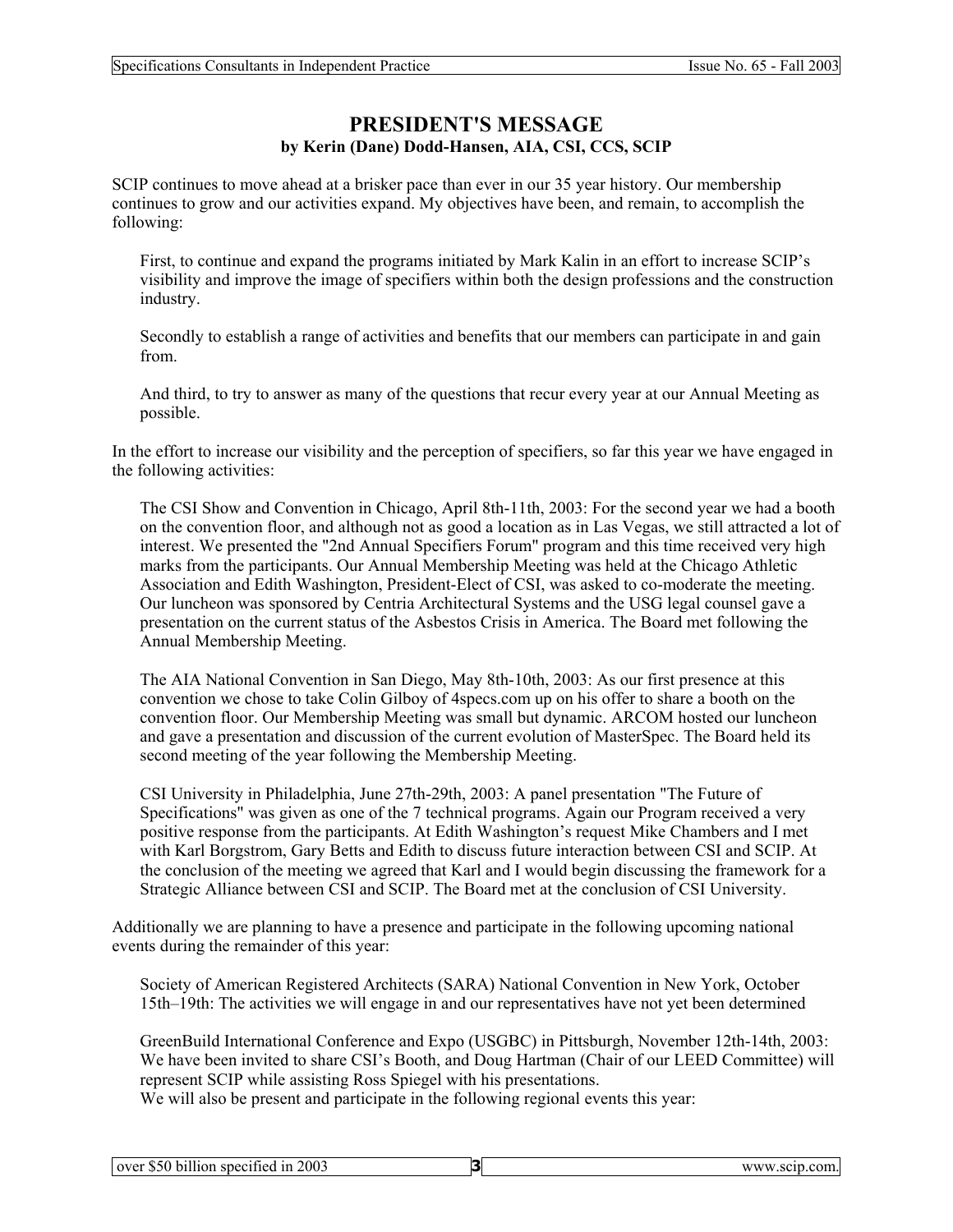AIA Monterey Design Conference in California, Sept. 15th-17th, 2003: Represented by Mike Chambers and myself.

CSI West Region Conference in Kona, HI, September 25th-28th, 2003: We will be presenting a panel program entitled "Extreme Specifying" and we will hold our 8th Annual West Region SCIP Membership Meeting.

AIA Build Virginia, November 6th & 7th, 2003: Represented by David Lorenzini.

AIA Build Boston, November 18th-20th, 2003: Represented by Mark Kalin.

We are currently planning the national and regional events we will participate in during the next calendar year. They will include:

The CSI Show and Convention in Chicago, April 21st-24th: For the 3rd year in a row, we will have a booth on the floor and will present the "3rd Annual Specifiers Forum" as well as the "Future of Specifications. We will present one program each day of the Show (4 Programs) that will act as a connector to all of the programs in the Specifiers Track of education being presented. We plan to hold our Annual Membership Meeting again at the Chicago Athletic Association, but for next year we will have the Association hold a block of their hotel rooms for reservation for our members during the Convention. The Board Meeting will be held after the Membership Meeting.

CSI University in San Antonio: We will present a "Specifications for the Future" Panel Program. A Board Meeting will be held at the conclusion of CSI University. Participation in the following events next year is still under consideration and our actual involvement will be based upon the results of this year's events.

The AIA National Convention, Chicago, June 10th-12: Based upon the results of our participation at this year's AIA Convention, we plan to have a presence, but because of the proximity in both date and location to the CSI Show we have yet to determine what activities would be appropriate.

Construction Management Association of America (CMAA), National Conference and Trade Show: We are tentatively planning to have a booth and participate in other ways that may become available.

Society of American Registered Architects (SARA) National Convention: We will plan our participation based upon the results of our participation at this year's SARA Convention.

GreenBuild International Conference and Expo (USGBC): We will have a booth and Mark Kalin will be present two poster sessions on 'Real Green Specifications.'

In Las Vegas last year Mark Kalin began a dialog with Phil McDade, Ross Spiegel and Greg Balestrero that began the process that will lead to a formal alliance between SCIP and CSI. Unfortunately that process was interrupted last fall by Greg Balestrero's departure and the upheaval within CSI. The negotiations were put on hold and with the hiring of Karl Borgstrom, discussions began again. The meeting in Philadelphia between Mike Chambers and I representing SCIP and Edith Washington, Karl Borgstrom, and Gary Betts representing CSI again initiated the process to create a Strategic Alliance. Those discussions are continuing, with the principal issues being SCIP leading the effort to create CSI's "Specifier Community", directly participating in the annual Specification Competition and jointly presenting an Honorary Award and several other issues. In return SCIP would provide a leadership role among specifiers, conduct advanced education for specifiers and continue to hold our annual Meeting in conjunction with the CSI Show and Convention.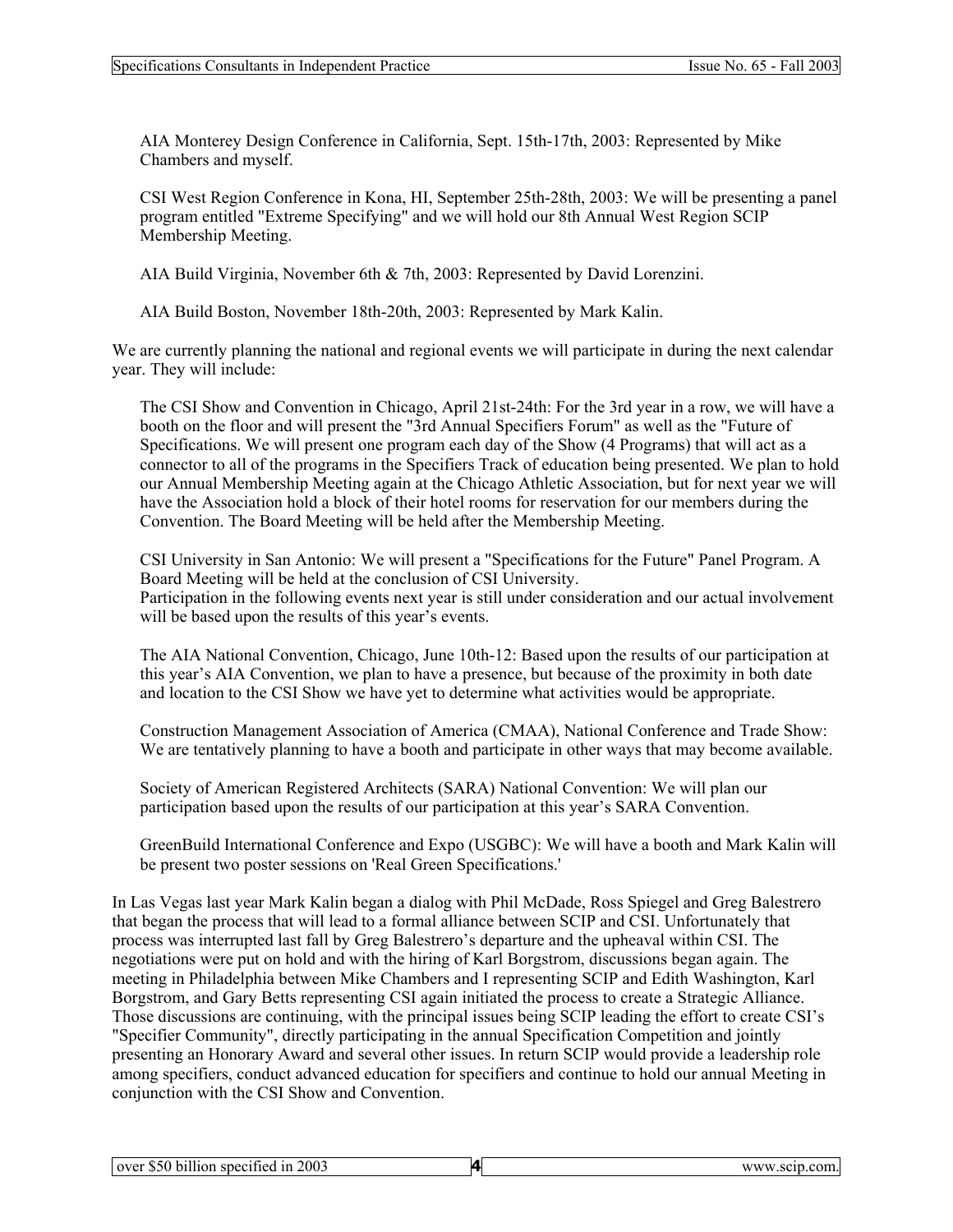In May as a result of our interaction with ARCOM Master Systems at the AIA National Convention, the Board has approved exploration into the possibility of establishing of a similar strategic relationship with ARCOM, and to extend the invitation for discussions to both the Construction Sciences Research Foundation and BSD SpecLink, as well. I have also opened a dialog with the American Construction Inspectors Association (ACIA) who have also indicated that an alliance could be a good thing. These relationships would appear to hold considerable advantages to our membership. The discussions are continuing and I will be reporting on progress in the next issue of SCIPpingAlong. I expect that we will also explore a relationship with the U.S Green Building Council (USGBC) within the next few months.

Our Bylaws and Membership Committees continue to explore the questions of our organization and a proposal will be forthcoming for consideration of the membership before our next Annual Meeting. As an initial result of their discussions, Dave Metzger is looking into the issues of incorporation of our association and the need for insurance coverage of the board of directors and he is investigating these questions with legal counsel. They have also raised the question of the need of a planning process and a Planning Committee has been formed to develop the outlines of a Strategic Plan for our organization.

The Education and Events Committees are putting together meaningful programs that will continue to garner exposure for our organization in appropriate venues. The Communications Committee has proceeded with a redesign of the SCIP Website and is in the process of implementing changes that will create a much more dynamic site including more information resources and the capacity for membership interaction. Our Advertising Committee has developed a basic SCIP Handout and a Membership Pin that are available to members on request. Our MasterFormat, OMNIclass and Manual of Practice Committee continue its oversight of the development of these documents and will be reporting regularly in the future. Our LEED Committee is just getting started and any member wishing to participate should contact Doug Hartman. We are forming Specifications Competition and Honors and Awards Committees for interaction with CSI and any member wishing to participate should contact me.

I would like to thank our Sponsors for their continued support of our activities and efforts. Without their support and participation we would be unable to conduct many of our activities. They are:

McGraw-Hill Construction Information Group; Gary Beimers. ARCOM Master Systems; Ted Smith. 4specs.com, Inc.; Colin Gilboy. CENTRIA Architectural Systems; Patty Polombo. Firestop Contractors International Association; Bill McHugh. Graham Architectural Products; Raj Goyal. Hufcor, Inc.; Jim Dunn. Kelly Moore Paint Co.; Matt Crawford. National Gypsum: Missy Merfeld. Nystrom Building Products; Megan Burkhammer. Pacific Polymers International, Inc.; Kim Grosch. Santana Products Co.; Pat Comerford.

We have experienced an exciting year and look forward to more opportunities and challenges in the coming year.

\* \* \*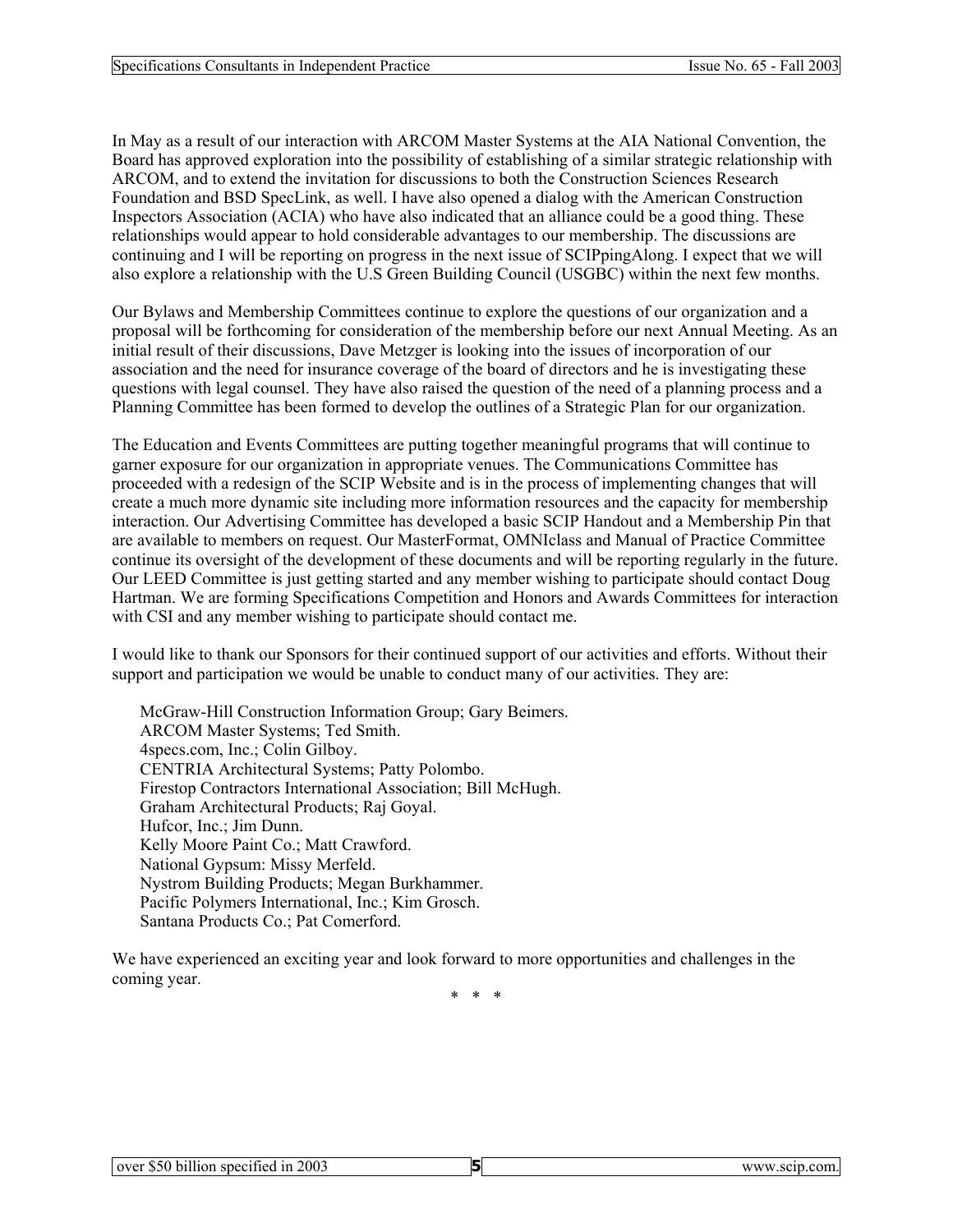#### **ANNUAL BOARD MEETING CHICAGO ATHLETIC ASSOCIATION, CHICAGO, IL**  in conjunction with the CSI National Convention

APRIL 12, 2003

by Sheryl Dodd-Hansen, FCSI, CCS, SCIP

Present: Dane Dodd-Hansen, President; John Regener, Vice President; Dave Lorenzini, Vice President; Mark Kalin, Immediate Past President; Dave Metzger, Treasurer; Tom Heineman, Bylaws Committee Chair; Sheryl Dodd-Hansen, Advertising Committee Chair; Henry Berg

Called to Order by President Dane Dodd-Hansen at 6:17 p.m.

Acceptance of Laretta Fiorentino's resignation as Secretary and confirmation of appointment of Helga Brady to complete the term (through June 2004). Sheryl Dodd-Hansen acting as Recording Secretary.

Proposal for SCIP to sponsor Mid-Atlantic CSI student design competition at CSI University in the amount of \$500.00. Motion discussed and passed.

Program at CSI-University June 27-28, 2003; panel representing SCIP includes Mark Kalin, Dane Dodd-Hansen, Tom Heineman, Mike Chambers, Dave Metzger. As lead speaker, Dodd-Hansen is entitled to one night's lodging, registration, and \$200.00 towards airfare from CSI; CSI provides complementary registration to the others. Discussion of SCIP providing up to \$500.00 stipend to cover costs of each. Passed.

Next Board meeting will be held in San Diego on May 10, 2003. Discussion of possibility of providing stipend for Board members; deferred to next meeting.

Discussion of possible changes to Membership; agreed that SCIP needs to define its purpose before changes made.

Manufacturers desire to have SCIP members participate in focus groups, in-house education (for fee or for recompense for educational sponsorship, or could be both). Tom pointed out that things like this are reasons why there needs to be a business arm of SCIP – to sign contracts and arrange for payment of fees.

Discussion of need to upgrade the website. Motion approved authorizing Webmaster Lorenzini to spend up to \$1,000 to upgrade website design.

Meeting adjourned 8:00 p.m.

\* \* \*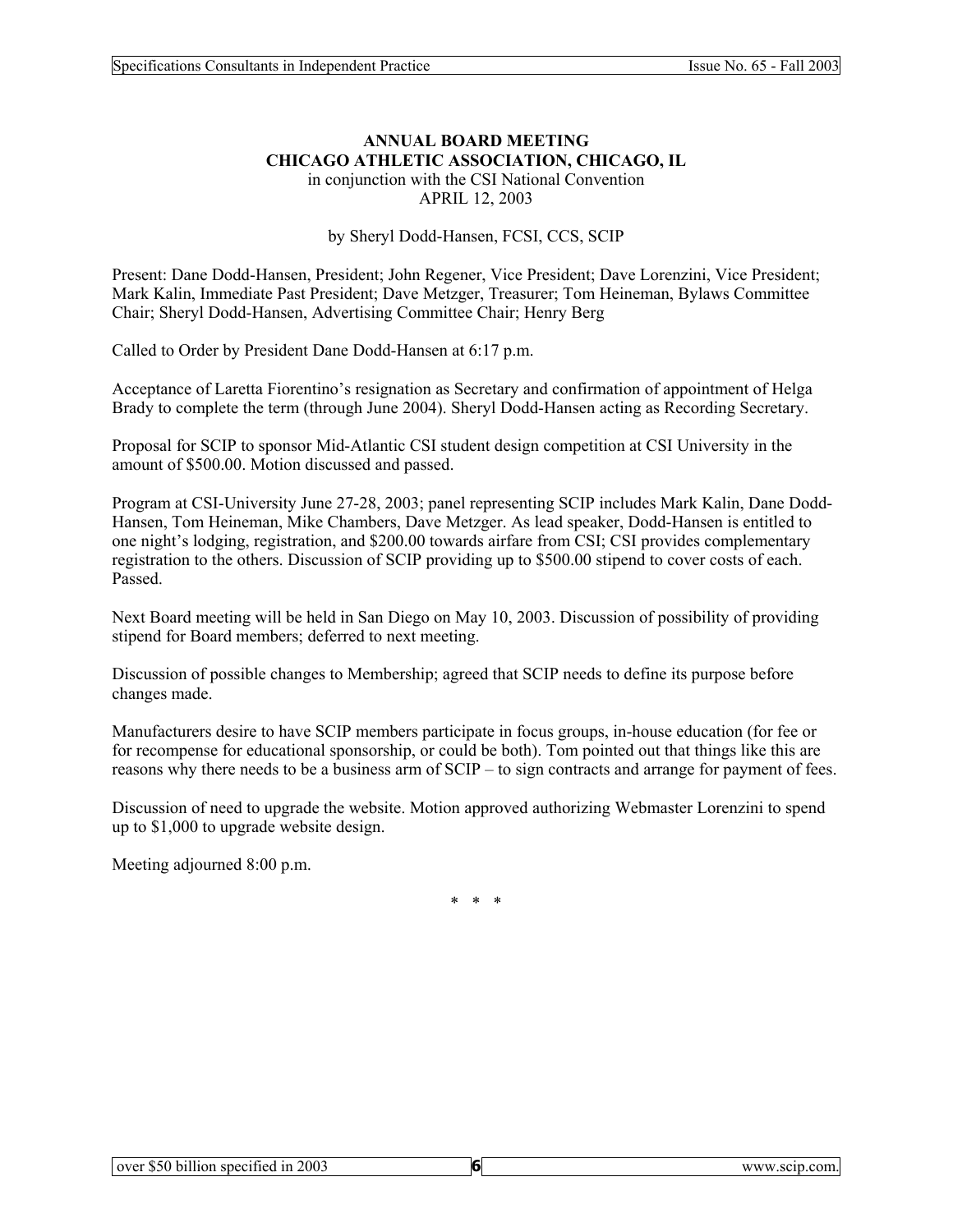## **ANNUAL MEMBERSHIP MEETING CHICAGO ATHLETIC ASSOCIATION, CHICAGO, IL**  in conjunction with the CSI National Convention

APRIL 12, 2003

#### by Sheryl Dodd-Hansen, FCSI, CCS, SCIP

Present: Dane Dodd-Hansen, Mark Kalin, Mike Chambers, Paul DiBona, Henry Berg, Tom Heineman, Dave Lorenzini, John Regener, Laretta Fiorentino, Linda Stansen, Lynn Jolley, Marc Chavez, Linda Brown, Edith Washington, Dave Metzger, Sheryl Dodd-Hansen, Dean Walker, Joe Berchenko, Julie Brown, Ed Heinen, Martin Helly, Eileen Kopelson, Margaret Chewning, Mark Harold, Bruce Poulsen, Rebecca Foss, Anita Herrick, Nina Fair. Guests: Lee Kilbourn, Ted Smith, Dennis Hall, Chris Bushnell.

8:30 a.m.-10:15 a.m. Informal discussions. Meeting called to order: 10:45 a.m. Introductions.

Dane Dodd-Hansen: Kudos to Colin for all his help. Mark Chavez says "You are my home page, Baby".

Break Sponsor - Nystrom: Morris Sykes and Megan Burkhammer. Proud to be a sponsor. Glad to see Babcock Davis specified. Understand that folks involved in SCIP are trendsetters, leading edge, looking for new products and applications. They are developing lightweight large panels, security hinges. Using independent specifiers for their own internal specs.

Breakfast Sponsor - Colin Gilboy: 4specs.com has a symbiotic relationship and is grateful to help from SCIP. Members can help by letting him know if there are problems; inform him of changes.

Sheryl Dodd-Hansen: Pleased to report that there was a public comment at the CSI Member Forum that the Specifiers' Forum was great - educational and entertaining.

Edith Washington:

Has been a SCIP member since 1992 - came in because of Betty Hayes. CSI responsibilities have kept her from SCIP meeting in the last few years.

CSI needs SCIP: CSI is working to not lose its focus (specifiers). Aware of problems with Spec Comp; looking for new guidance on revising guidelines to reflect current practice. Many are AKnowledge Managers $(a)$ . Sorry she had to miss the Specifiers' Forum. She wants people to have a clear picture of who we are. She intends to call on people to participate. CSI needs a firm connection with SCIP. It's the dollar value of the work we do that impresses people, not the number of specifiers. Over the last 5-8 years there were misconceptions; CSI's core is still the specifiers. Dane mentioned >Master Specifier'; question from John Regener regarding how to recognize good documents. Edith says CSI's looking for solutions, working with CSC, McGraw-Hill, possibly to hold a major industry summit.

She's aware that CSI needs better marketing of Show; needs to market lots of things better. Problem with AIA here within three weeks of CSI Show next year; exhibitors won't do both!

MasterFormat 04 - major players are involved but need buy-in before publishing.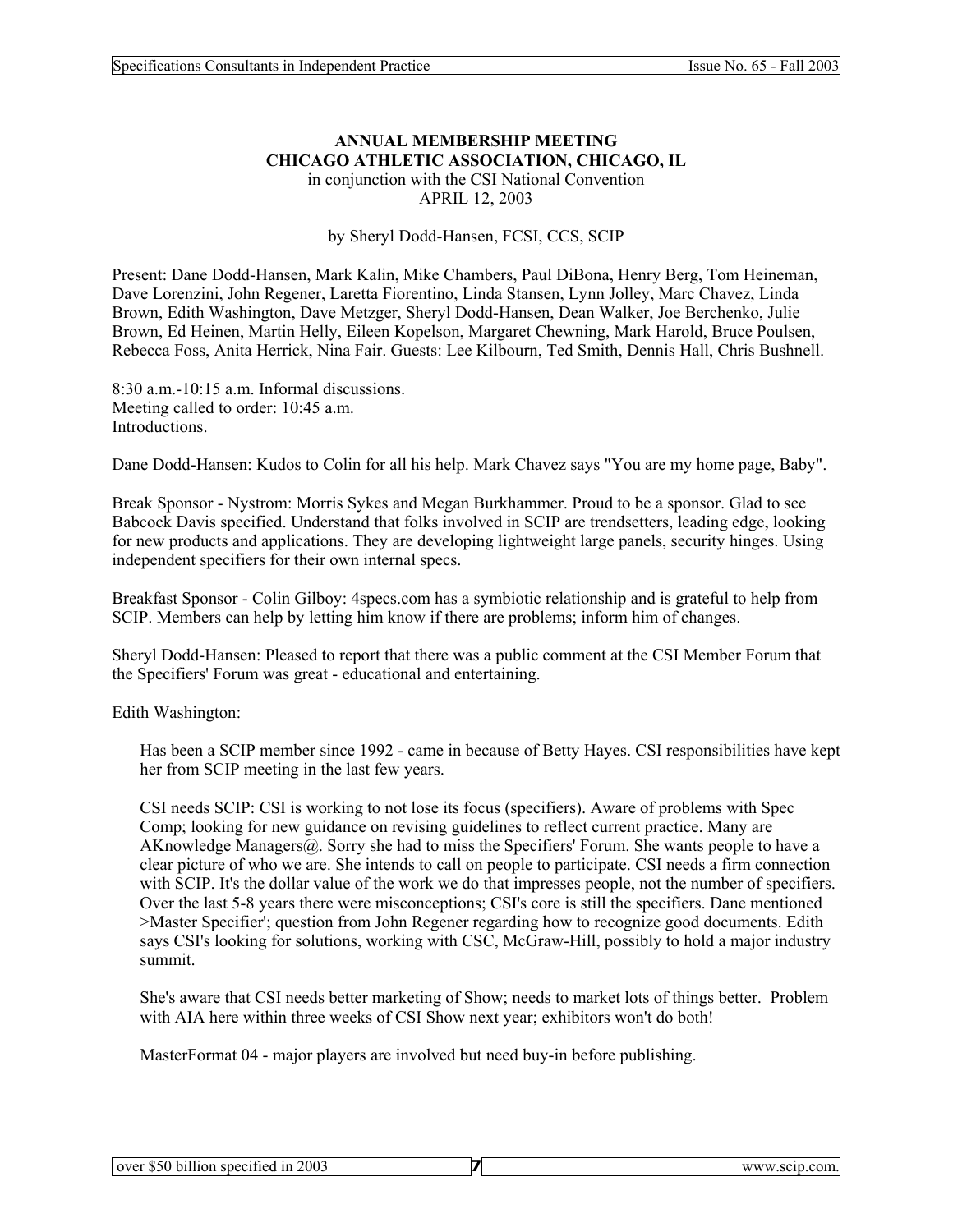Treasurer's Report: Report distributed showing SCIP is in good financial condition.

Dane Dodd-Hansen: There will be a SCIP meeting next month at AIA Convention. Any bylaws or other important business will be by paper; so no one meeting holds or disenfranchises the others.

John Regener: Praise for MasterFormat Expansion Task Team and Dennis Hall. John's task on 4specs.com has been as official rabble rouser, but has tried to raise level of conversation from nastiness. We need to participate with task team to figure out how to use the thing. Work results - need to get familiar with term and work with it. Say what we want, affirmative expressions, not whining.

Dennis Hall: They try to implement constructive criticism. We who have highly vested interest in process need to be able to communicate! (Thanks from Dane to John for his measured, quality efforts. Edith asked for commentary.)

Bylaws: Tom Heineman reported that the Committee followed Membership Committee's effort. We need planning before we change bylaws - regarding membership, sponsorship, etc. Need policy statements.

Membership: Dave Metzger: Working on expanding concept of corresponding membership.

Advertising: Sheryl Dodd-Hansen: Handed out tri-fold brochure and copies of postcards. Thanks to Linda Stansen and Bob Woodburn for their input.

Dane Dodd-Hansen: Appointing new committees with these volunteers and others who may step forward at the San Diego meeting:

Awards: Jo Drummond, Linda Brown, Joe Berchenko

Planning: last three presidents of SCIP (Mark Kalin, Doug Hartman, Sheryl Dodd-Hansen)

Events and Education: Mike Chambers, Rebecca Foss, Henry Berg, Paul Dibona

Sponsorship: Dane Dodd-Hansen, Mike Chambers, Mark Kalin, Mike Smith

Communications: Dave Lorenzini, Colin Gilboy, Melissa Aguaiar, Lynn Jolley

Spec. Comp: Linda Brown, Mike Smith, Mark Harold

Unanimous vote to hold annual meeting in conjunction with CSI Show again next year. Hold it at Chicago Athletic Association again? Yes. Obtain a block of rooms at special rates? Yes.

Business meeting adjourned.

Lunch Sponsor - Centria: Patty Palombo discussed two new products: Formabond - aluminum composite skins, which completes the puzzle for them, can provide any type of metal product now; and new substrate by Bethlehem steel, exotic but cost effective. Company likes to work on specs to get products into the marketplace. Provided folder with information and cd; sign up sheet for ecentria portal and interactive tool for information, pdf bulletins, and online chat.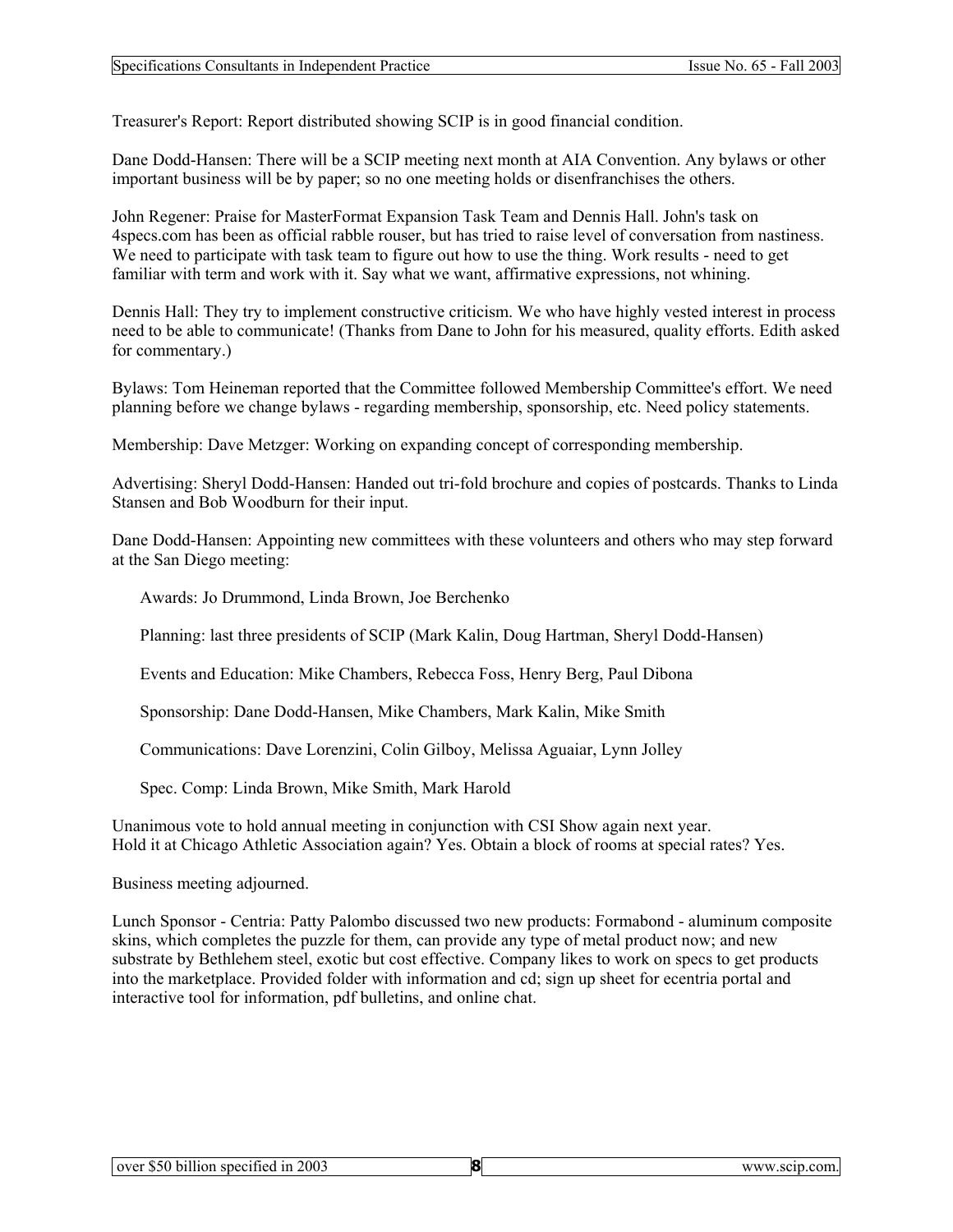Luncheon Speaker: Excellent presentation on the Asbestos Crisis in America by Stanley Ferguson, Senior VP and General Counsel of USG Corporation; questions and answers also with Robert Bell, USG's Director of Government Affairs and expert on mold and mildew, and Bob Grupe, USG's Director of Architectural Solutions.

Sheryl Dodd-Hansen was pleased to have obtained these experts as our speakers through her contact with a college friend, Richard Fleming, who is now CFO of USG Corp. USG has been a leader in the Asbestos Alliance and efforts to effect legislation to establish a trust fund so that those who legitimately become ill from asbestos will be compensated; bankrupting the major manufacturers would leave no money for future victims.

Asked whether mold and mildew will become the same kind of issue, the response was that there is less opportunity there for plaintiff's attorneys to encourage lawsuits as they have with asbestos.

It was interesting to note that in the US over 350,000 asbestos-related lawsuits and have been filed, while in Canada the number of lawsuits filed is zero.

Membership categories: What's the difference between independent and not? Do we need to change the purpose of SCIP? Then we'll know about membership categories... Some don't want change from the collegiality we have.

What's CSI not doing? Not educating specifiers, providing idp, specguides (which helped industry members teach professional members), technical stuff, where there's a disconnect between Chapter and Institute; CSI out-sourced the Specifier and it's smaller.

John Regener: the issues for specifiers are: productivity - product selection, document production, maintenance of resources; collegiality - mentoring, peer review, friendships; identity - who we are (there are some things you don't want to see made, sausages, specs.)

Mike Smith - There should be a standardized guideline for how architects should deal with specifiers, professional liability. There seems to be no peer review of articles in Specifier; need disclosures, tighter editorial review.

Why keep a binder library? To find name of local rep. Most are using Internet - but some sites are difficult to use; not consistent in quality. Registered sites slow you up, but the reason is there for their tracking. Bruce Poulsen regarding library - 80% of time websites are adequate; for the rest, need binder. Henry Berg: how do we communicate what we need? Endorse Colin's template?

Liability: Some have insurance; large range in cost and coverage; difference in being licensed, type of projects, location. Insurers have no loss history, so they don't know how to set fees. Be sure to close the communication loop in any hostility; make sure yours' is the last letter.

Masterformat: Edith says it's a work in progress. Mark Kalin's assessment is probably correct - that Divisions 1-14 will stay the same. Education needed and will be provided. This is an industry product and needs industry buy-in. We will not shoot ourselves in the foot.

\* \* \*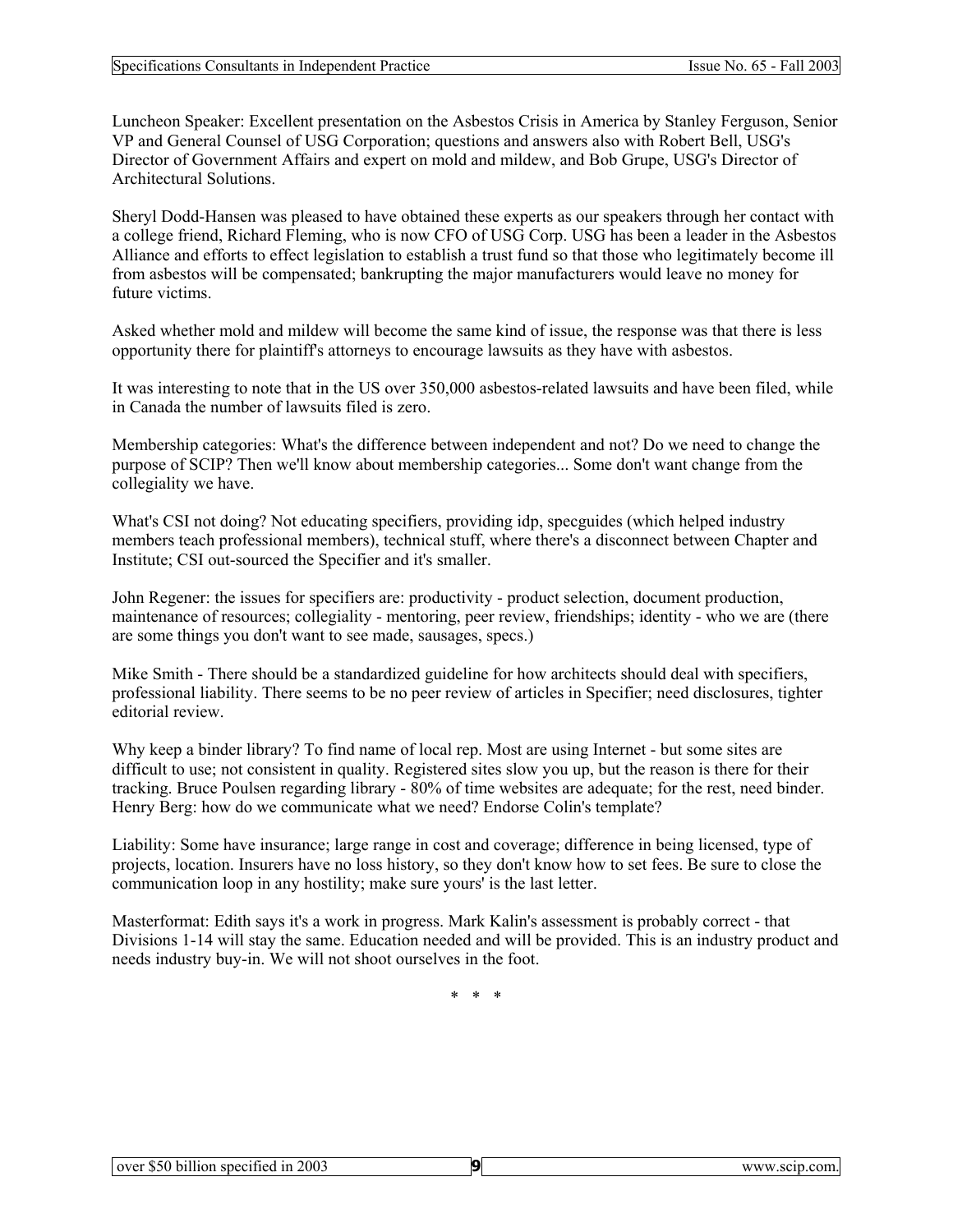#### **BOARD MEETING MARRIOTT HOTEL AND MARINA, SAN DIEGO, CA**  in conjunction with the AIA National Convention

MAY 10, 2003

Notes by Sheryl Dodd-Hansen, FCSI, CCS, SCIP

Present: Dane Dodd-Hansen, President; John Regener, Vice President; Dave Lorenzini, Vice President/Webmaster; Helga Brady, Secretary; Dave Metzger, Treasurer/Membership; Sheryl Dodd-Hansen, Advertising Chair.

Called to Order by President Dane Dodd-Hansen at 3:00 p.m.

Acceptance of Jo Drummond's resignation as Vice President and confirmation of appointment of Mike Chambers to complete the term (through June 2004).

Discussion of possibility of incorporating SCIP as a 501 c 6 not-for-profit corporation. Dave Metzger, Helga Brady, and Dane Dodd-Hansen will gather more information.

Discussion of possible proposed changes to Membership categories. Membership Committee to continue research and proposals. Dane will be discussing CSI's proposed "Specifiers Community" when at CSI University in June to find out what CSI has in mind and how SCIP might represent specifiers.

Discussion of Planning Efforts: Dane will be working with Mark Kalin, Doug Hartman, and Sheryl Dodd-Hansen on developing a long-range plan.

Discussion of Events: Organizations with which it might be worthwhile to have a relationship include the Construction Management Association of America, Society of American Registered Architects, Construction Sciences Research Foundation, in addition to ARCOM. Board members who might be attending specific conferences, such as the SARA Convention in New York in October, will research possible SCIP participation.

Discussion of relationship with ARCOM: The guide specifications require knowledge to use successfully; SCIP members have the expertise to help firms use the programs. ARCOM is interested in having SCIP members help fill the gap between the product and the end-product. Motion (Regener) to appropriate \$1,200 maximum for Dane's use for travel and related expenses to expand the relationship with ARCOM in the next six months; seconded and, after discussion, motion passed.

Discussion of Sponsorship Policy: Dane has asked Mike Chambers to put together a list of events at which SCIP might consider having representation. Discussed need for development of a policy for receiving sponsorship and a plan for use of funds. Dane distributed preliminary sponsorship information used to date; has gotten sponsorship from a number of firms that have been involved with SCIP over the years. John Regener pointed out that we have to be careful that our involvement with sponsors is not construed to be an endorsement of their product. As we become clearer on what we are doing, we could ask for more specific support, such as sponsorship/underwriting for specific events. Dave Lorenzini noted that we need a budget to get an overall view of what we can do this year.

Booth: Dane assigned Mike Chambers to research a shippable display.

- Next Board meeting will be held in Chicago on April 24, 2004.
- Meeting adjourned 5:15 p.m.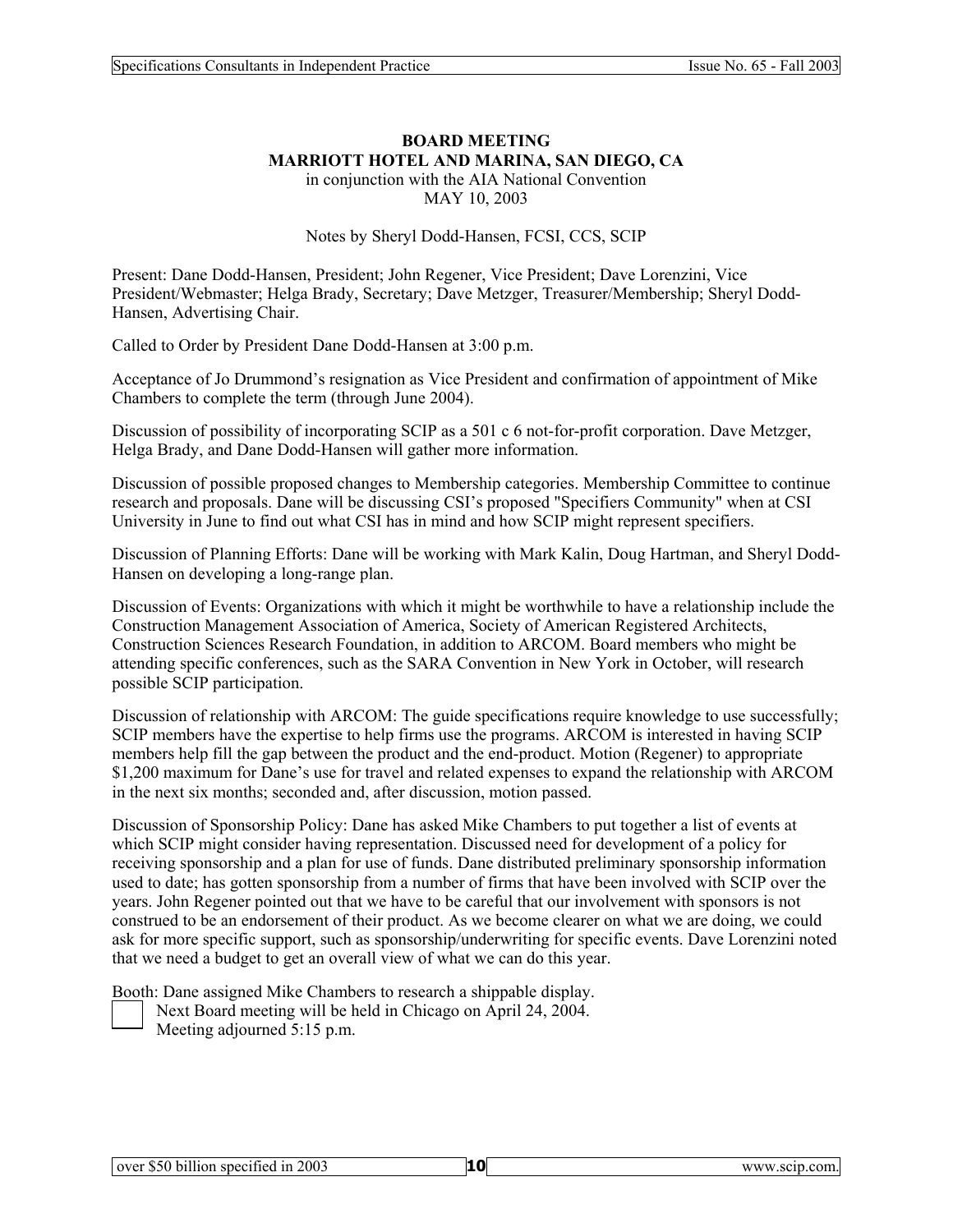#### **MEMBERSHIP MEETING MARRIOTT HOTEL AND MARINA, SAN DIEGO, CA**  in conjunction with the AIA National Convention MAY 10, 2003

Notes by Sheryl Dodd-Hansen, FCSI, CCS, SCIP

Present: Helga Brady, Linda Brown, Mike Chambers, Marvin Chew, Doug Day, Renee Doktorczyk, Dane Dodd-Hansen, Sheryl Dodd-Hansen, Dave Lorenzini, Susan McClymonds, David Metzger, Jerry Orland, John Regener, Anne Marie Storrs, Ted Smith (Arcom Systems), Chris Bushnell (Arcom Master Systems), Mary Fenelon (McGraw-Hill) Colin Gilboy (4specs.com)

8:00 am - 9:00 am: Informal discussions.

9:00 am: Meeting called to Order. Thanks to Michael Chambers for the picture below:



Dane Dodd-Hansen: AIA's Specifications and Technology PAI Advisors are invited for this afternoon. Also, Lee Kilburn contacted all of the Large Firm Specifiers' Roundtable members and invited them for this afternoon, as well. I also invited independent spec writers that stopped by our booth, many of whom had never heard of SCIP.

Marvin Chew: How many more SCIP members did you see at the booth that are going to come to the meeting today?

Dane: More than are here, I expect them to be filtering in.

Dane: Any issue on productivity or practice that we want to discuss?

John Regener: Edith Washington joined us in Chicago, she asked what Specifiers want? I came up with a list of what I thought we wanted. They are as follows:

Productivity ... Collegiality ... Identity

Dane: I will be emailing SCIP members asking you all what our concerns are as a group with our relationship to CSI? A formal strategic alliance with CSI has been considered by SCIP. CSI dropped the

| over \$50 billion<br>specified in 2003 | www.scip.com. |  |
|----------------------------------------|---------------|--|
|                                        |               |  |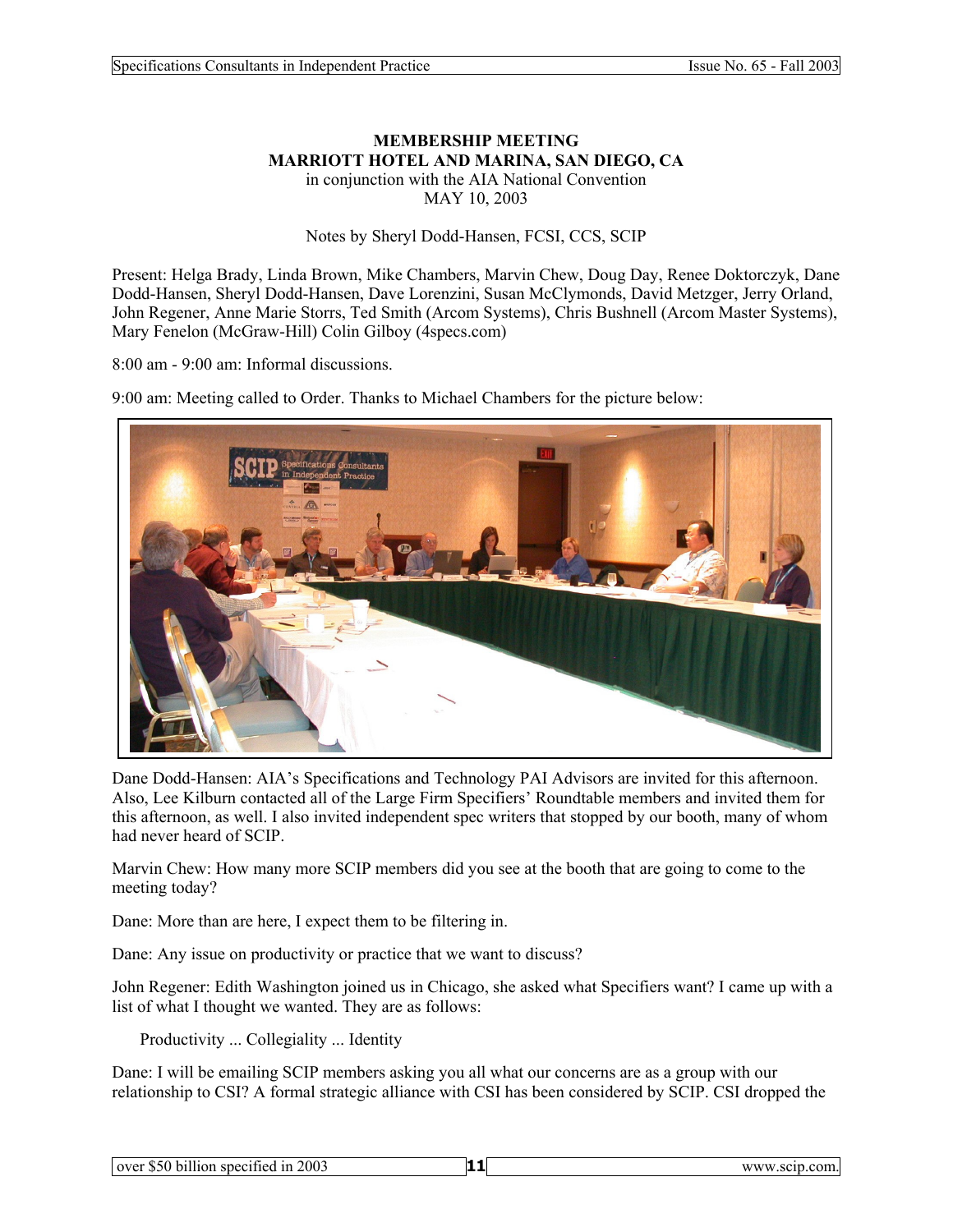ball in Chicago and we were almost not able to have that meeting. Thanks to Patty Palombo of CENTRA Architectural Systems we were able to go forward with our meeting at the Chicago Athletic Association in Chicago. We need a clearer understanding with CSI what our relationship and interaction with them is to be in the future. We need to clarify our relationship with them; yes we are CSI members but we are the advanced version of CSI.

Regener: Edith W. wants to establish a Specifiers' Community within CSI and she felt that SCIP could be that, however, I feel that we may have special interests that may not coincide with CSI. Jerry Orland: It looks like CSI is asking that SCIP become a group represented under the CSI scope.

Dane: I disagree; I don't think they are asking for that, we are independent from CSI. Jerry Orland: You brought up communication, identification. I wonder how many people have SCIP on their business card or on their letterhead. Right now, 90% of us don't have any indication of SCIP on any of our business literature.

Dane: Right now on the CSI membership roster there are only 6 SCIP members with SCIP noted after their name. At the Gala here on Thursday, SCIP was not introduced as were all of the other associations that are present at this CSI Convention. We should have been invited up; this is how we will be recognized.

Sheryl Dodd-Hansen: We all have to take responsibility to get SCIP attached to our names, throughout everything we do in our work. CSI has a search engine on their website called "Build Certified" that allows you to search members. Check it out, you will be interested in what you find. We should each redo our membership name listing with CSI and add SCIP to our name.

Dave Metzger: You can update your CSI membership anytime on the website. Marvin: In Los Angeles most vendors know who we are. They know what SCIP is.

Dane: There are 24 Southern California and 24 in Northern California SCIP members; most of us are well know. In other parts of the Country they are less well known.

Marvin: When someone calls me looking for spec writers I tell them to look at the SCIP website.

Regener: In California there are 48 spec writers and an abundance of work because specs are considered required by clients, it's the standard of care in California. That is not necessarily true in other parts of the country.

Doug Day: When I first started in this business, the large firms had in-house spec writers but now they don't, it's all done by independents.

Regener: The issue of identity is an important one. Spec writers play a significant role, what is a spec writer and what is an independent spec writer?

Mike Chambers: I have been a SCIP member for 12 years, and in the past I have had no reason to put SCIP after my name but now I do. It's a value identity. In the last few years we are reevaluating what SCIP is, we are looking at education, sponsors. We have started to be recognized as an organization that has value; we are branding SCIP now.

Regener: With SCIP I am part of a network, I am not isolated. That's the collegiality portion of what we are, that I was talking about earlier.

Dane: John Carter brought up the "dumbing down" of the architectural community at the Las Vegas Convention last year. I started looking around and talked to universities to see what I could find. I tried to figure out why this might be occurring. In Chicago we discussed it. There are several main changes:

The volume of information.

| $\cdots$<br>lover \$50 billion<br>specified in 2003 | <br>www.scip.com. |  |
|-----------------------------------------------------|-------------------|--|
|                                                     |                   |  |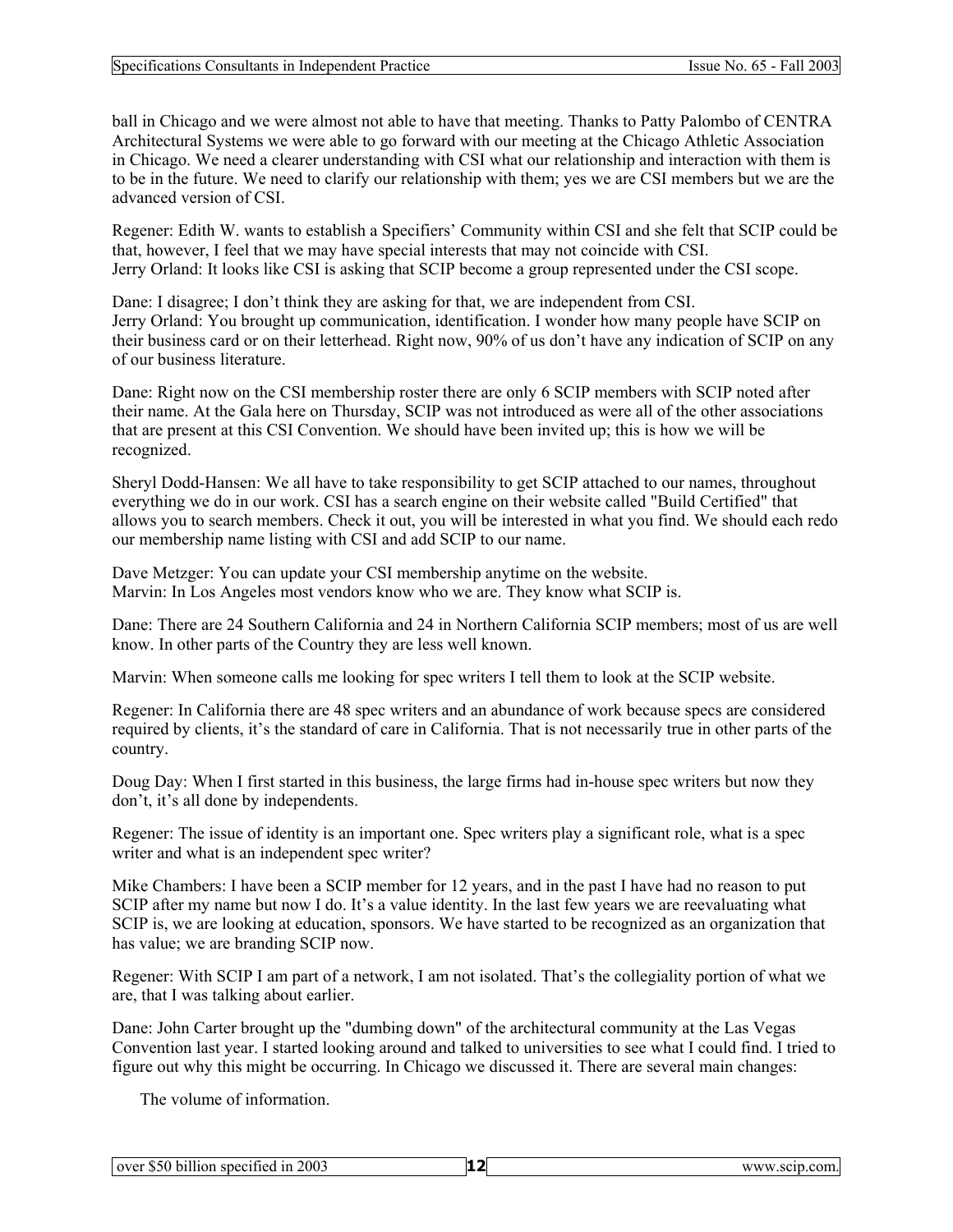California building code is now 7 volumes. There is much more info than there used to be.

In 1970 we had 250 professional associations. Now there are 750 – 1200 industry associations which are generating info that conflicts with one another. I went to Colin, Gary Beamers, and McGraw Hill and found that in the 1970's we had about 500 manufacturers which were mostly all in Sweets. Today we have over 12,000. Sweets is down to 12 volumes from 16. Now there is so much information available from manufacturers, associations, etc. We have a "tsunami of information" in the design industry. The fees that design professionals receive has dropped 25% due to CA and D/build. In response to that design firms have gone from having departmental organizations to studio organizations. In those days, the departmental people were kept forever in a firm; they were the knowledge source, now the project architects are doing all of the work.

The promise of the computer has not been realized, CAD takes longer to develop drawings than hand drawn drawings of the past. The drawings may look good on CAD but the quality of the details and drawings has been falling. Firms cannot find spec writers. Some firms have been looking for more than 2 years. If you look at what we do, every Project Manual is an individual thing, but who is doing that in the firms? Let's examine ourselves individually; let's expand our horizons. We are information specialists.

Regener: I have heard lots about d/b being out there.

Linda Brown: I think people have confused deign/build with fastrack. In d/b the contract is between the owner and the d/b team. Problems arise where consultants don't go back and look at the Owner's requirements. In d/b the d/builder may be the contractor, the architect, a d/b entity, but as a d/b consultant, we have no contract with the owner. The owner is in the meetings and...

Linda Brown: In d/b as a specifier I can't work for the owner's architect and the d/builder's architect. Each team has their own specifier.

Mike Chambers: How do you have an owner's and a d/builder's architect?

Linda Brown: The owner has to convey their criteria, so they have their own architect to develop their drawings and specs.

Regener: Are we talking about increased documentation and increased need for documentation? Linda Brown: It depends on the d/b quality of the d/builder. There are so many variation and so many various levels of documentation. It varies from project to project.

Regener: My impression is that there is greater documentation.

Doug Day: That depends on how they put it together.

Regener: Are we not talking about more need for documentation?

Linda Brown: We are but in reality we don't get it. For the last 30 years the architectural schools have gone away from the technical end of the business to being designers. They consider specs contractors' means and methods (engineers do). When you, as an engineer, contract for a full service proposal they consider specs an add. There is another aspect; the vast majority of d/b projects are in the private sector. In California there has been a lot of discussion about the development schools irrespective of it being a d/b project.

Doug Day: Schools and hospitals in California are different than anywhere else in the country.

Regener: It's (the documentation) becoming more complex that what we've done before.

| over \$50 billion specified in 2003 |  | www.scip.com. |  |
|-------------------------------------|--|---------------|--|
|                                     |  |               |  |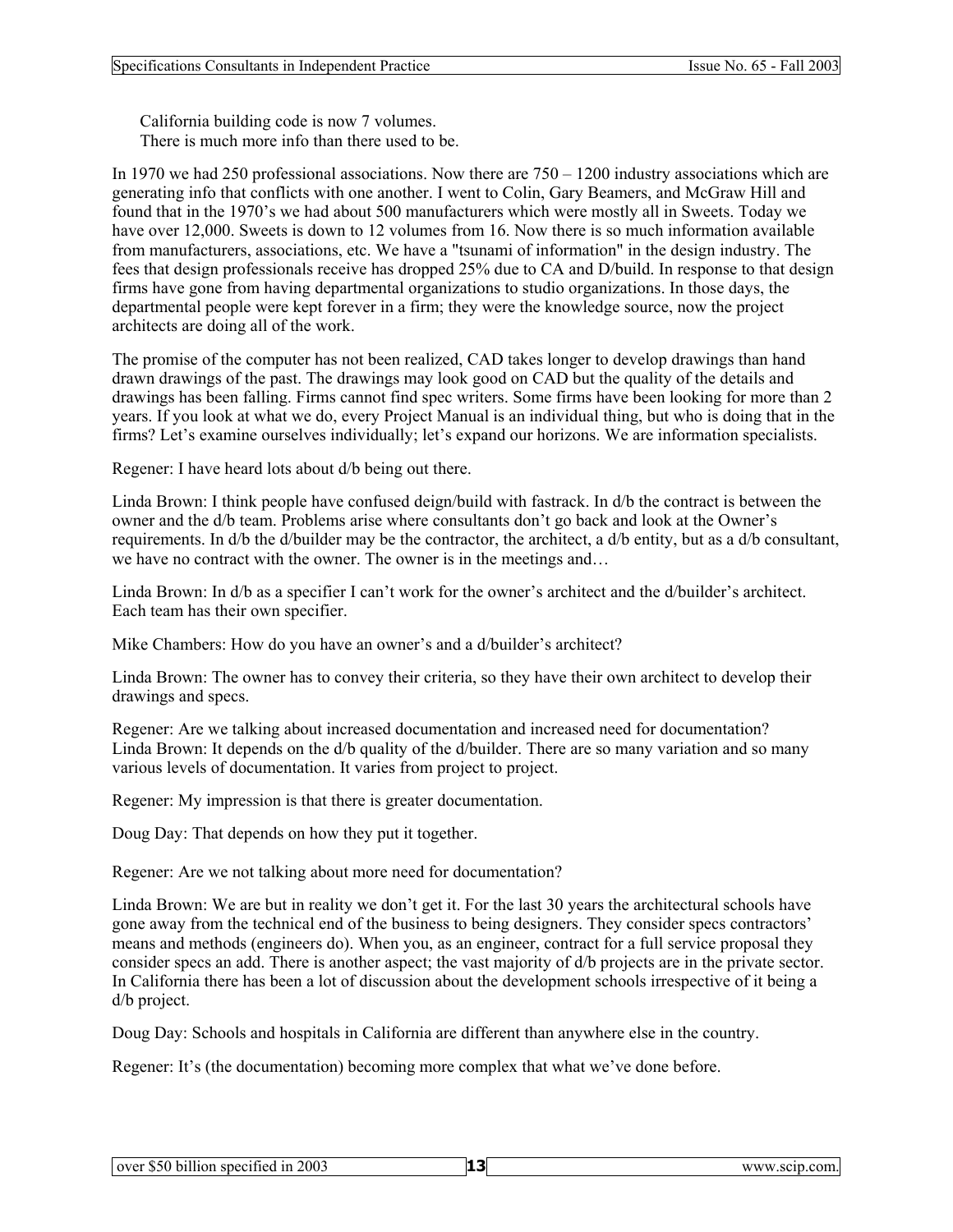Linda Brown: It's not more complex; it's just a matter of when it is required. Depending on the nature of the project, we might do sheet specs, outline specs, short form specs, or a full spec, it's whatever is required by that project is what we do.

Sheryl: Do you make a different proposal for each phase or do you try to get a full contract up front for what you do?

Linda Brown: It's not worth it to break it up.

Doug Day: It depends on the project; I'm doing Kaiser LA and there are 8-9 bid packages, some are full specs, some are not, some have to go to OSHPD.

Colin Gilboy: I need to get back to my booth on the convention floor. Just a few items; if you are doing a special project, please let me know if there are 10-30-50 vendors related to your project that you have done research on please feel free to share it with me and I will get it on the website to make it better for all of you.

Dane: Colin has set up a private discussion board on his website for the SCIP Board and for individual SCIP Committees which will allow us to have written documentation of what is discussed and how decisions are reached. These discussion areas are private and access is only authorized for members of the Board for Board discussions and for members of Committees and Board members for committee discussions.

10:15 – 10:45: Break.

10:45: Meeting resumed.

Dane: There are 3 things that I want to do as president: I want to develop our public identity; see if we can evolve into an identity that truly represents who we are. There are number of questions that are raised at each meeting which never get resolved. I therefore have named a bunch of ad hoc committees. These will not become official until ratified by our board. I want to expand the number of benefits we have as members; Arcom will be here this afternoon as will McGraw Hill; 4specs.com was here this morning. Dave Metzger has been looking into the questions of incorporation and insurance.

We now have "Pins" for members. I hope everyone got one; that is an item that has been discussed for 10 years now, and it's finally done.

For years we talked about having a brochure, now we finally have one. We have 1000 printed, we could have done 4 color but I decided that we did not want to spend that kind of money just yet since we may want to change it next year. My hope is that we will have the Advertising Committee revise and refine it in the future.

The advent of the Board and the Committee website has been discussed for years, if you go into the 4Specs.com website you will find the SCIP Board for member discussions. NOTE: This is not the Board's private discussion area.

Anne Marie Storrs: I have a question in response to the brochure and our logo: Is SCIP going to remain what it is or are we going to include in-house spec writers?

Regener: We have to decide who we are and what we want to be, I have thought that perhaps we may become the "Society of Construction Information Professionals".

Anne Marie Storrs: I feel with putting the brochure out there that we are making a statement. The only thing I am concerned with is that, I was excited that in-house spec writers are going to be invited, but I feel that the brochure is creating a separation between us and in-house specifiers.

Dane: Another name that has been brought up is "Specification Consultants in Professional Practice".

| .<br>specified in 2003<br>over \$50 billion | $\boldsymbol{\Lambda}$ | www.scip.com. |  |
|---------------------------------------------|------------------------|---------------|--|
|                                             |                        |               |  |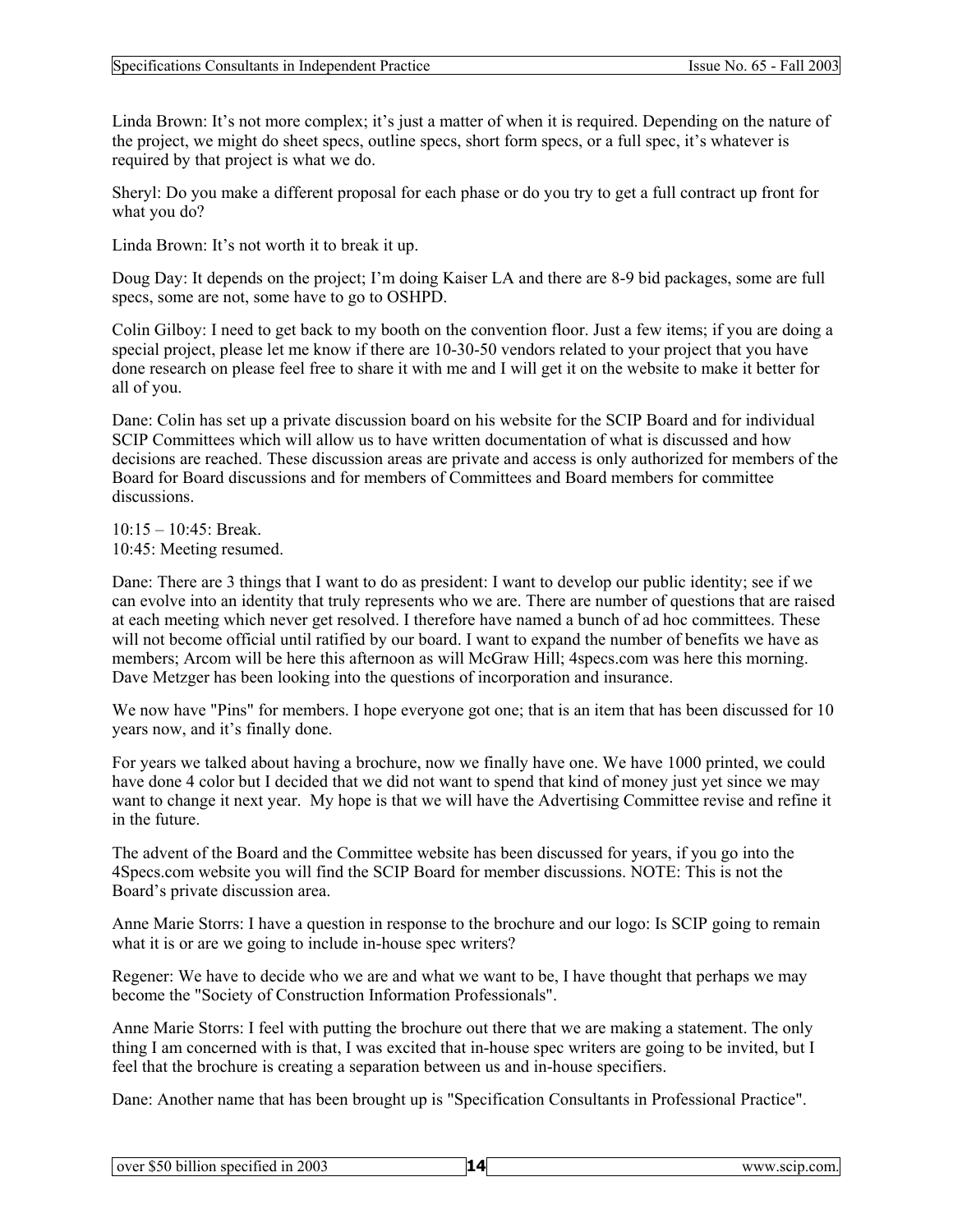Mike Chambers: As the times have changed, we are now the only specifiers that are out there as an organized group, we have the opportunity to be the growers, educators etc., of specification writers. I am hoping personally that as we forward that we can find a real balance and maintain our real goal of providing quality specifications.

Dane: An employed person is involved in a beauracracy, very few in-house spec writers spend 100% of their time writing specs, many of them spend much of their time holding other peoples hands, not writing specs.

I want to explain why I invited ARCOM. Ted Smith and I have discussed the huge gulf that exists between their users and us. Ted acknowledges that their users need an intermediate source of knowledge, and that we, as SCIP members, can expand ourselves into being a source of knowledge instead of technical writers. We are knowledge managers.

Regener: This is where you and I have had some divergence. There are some people that are not at this level so we must decide if we should leave some people behind that are not operating at this level as SCIP moves forward to become knowledge experts. SCIP members are not all of the same. We need to understand who we are and what we are about. Some people can remain the mundane spec operators that they are and others can move forward.

Mike Chambers: I am thinking of being a spec mentor, I have written so many specs over that last 20 years so I am looking at the opportunity of education, teaching the project architects to understand specifications, maintain masters, doing quality control, provide continuing education. It's a fascinating opportunity. I'm an oddball because I've been a full-time specifier and a full-time independent; we just need to figure it out so that SCIP is inclusive.

Regener: We need to provide the venue where we can be inclusive; we all have independent issue to deal with.

Mike Chambers: We are developing a network of people that work together; we help each other with specialty jobs, business development, running a practice. Right now...

Anne Marie Storrs: Let me ask, who is doing that now?

Mike Chambers: Right now, Doug, Dane, myself, and Helga. Doug did a hospital for me; that's his specialty. I would rather get the jobs then do them. Helga is getting started and needs help with that.

Anne Marie Storrs: The brochure is giving a perception that we are an exclusive group. Do we change that image now or do we get it out as it is and then change it later.

Linda Brown: This brochure says that I work for an architect only, not for an owner. It doesn't say that I can train people, that I am a mentor, etc.

Dave M.: It's a work in progress.

Dane: Let me stop this discussion, we are running out of time. Dave can you give us a report on our financial status?

Dave M.: We have \$8,300 in our bank account.

Dane: Out of our 160 members, just 3 don't have email; I sent them a note with their renewal forms that the membership roster goes out electronically, so if they don't have email, they are not getting it. Some members have asked to have it faxed, it's too much work, Dave and I are looking at getting it posted on our website.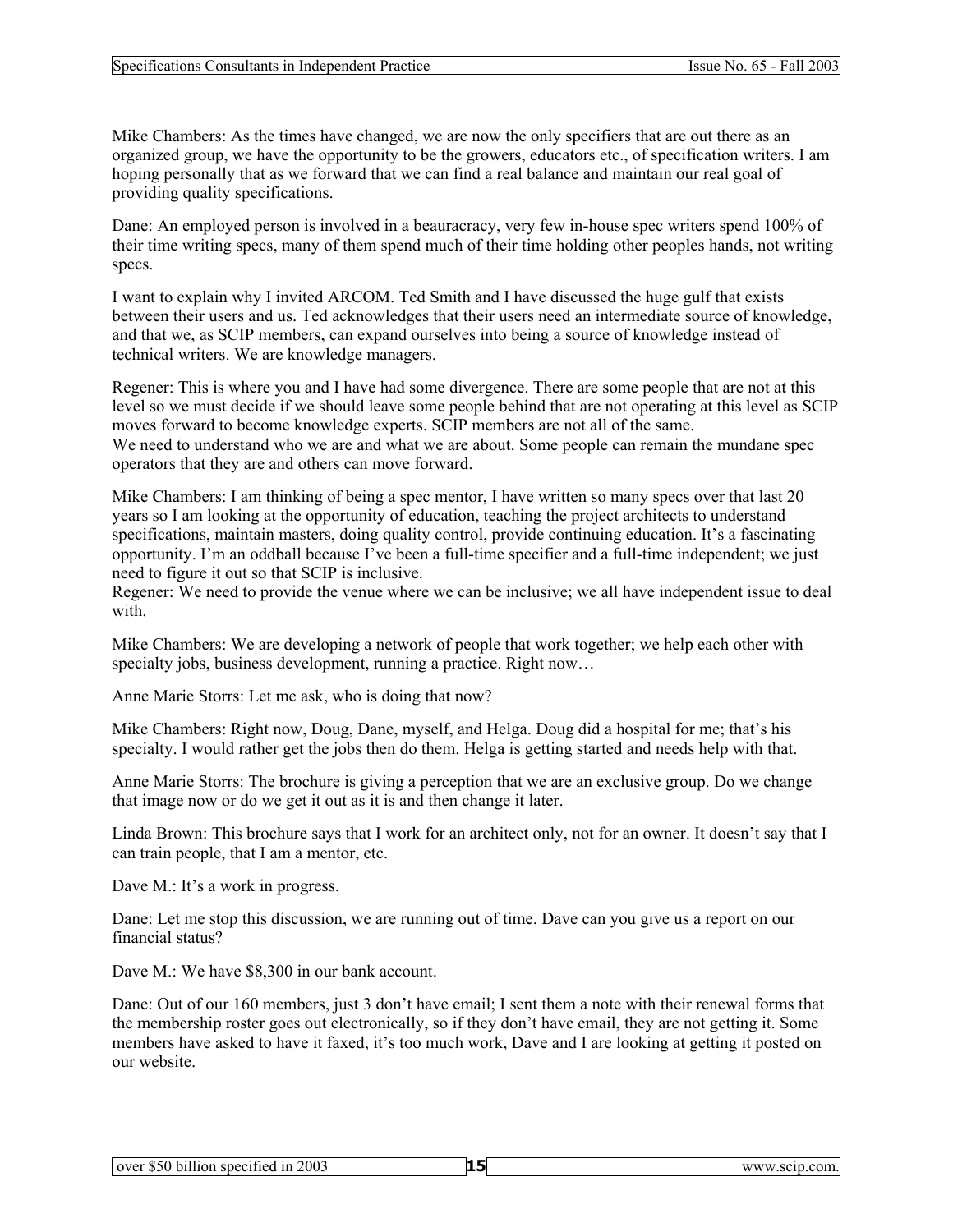Dave M.: At our meeting last year in Las Vegas we discussed opening our membership to in-house spec writers. Hans Meier and Robin Treston are on the committee with me and what we are suggesting is saying that we are proposing doing away with Correspondent Members. We are proposing to have one membership for independents and one for in-house also having another category for specialized spec writers, (i.e., roofing, etc.). One of our members wants us to have a category for manufacturer spec writers; I am against this. Also, if you are a professor at a university teaching specs but not writing specs you are not eligible.

Linda Marie: There are spec writers and spec coordinators. Spec coordinators should not be allowed to be members, in-house or out-house. I think there could be categories available, some able to vote, others not.

Dane: Tom Heinemen and his group are trying to update our bylaws to be commensurate with what we have. A full membership vote is needed to deal with this. In Chicago we did not entertain any votes because we are still formulating questions. This is where it starts to become important that we have meeting at different locations around the country.

Doug Day: When in the future and where are our official meetings going to take place?

Dane: In Las Vegas we voted to continue to have our annual meeting during the CSI Show. For now that's where our annual meeting is.

Dave M.: Also to vote on Officers and bylaws will be allowed to be voted upon by e-mail.

Marvin: To get back to your other topic, you were splitting membership up into 4-5 different categories. Will each membership type have different privileges?

Dave M.: We are trying to keep it as simple as possible.

Marvin: Then why have different categories?

Dave M. I was thinking of 2-3 categories. In-house, independent, and specialized. Whether or not that expands, we will see.

Sheryl: What's the point of including specialized spec writers? Are we including those who snuck in already?

Dave: Well, you could look at it that way.

Sheryl: Our bylaws say project manuals, not specs.

Dave L: Good point.

Sheryl: What's the advantage of including them? All hardware consultants I know are employed by the hardware companies.

Dave M.: Not ours, he is completely independent.

Sheryl: Ok.

Marvin: If we invite in-house spec writers to come, that would be fine, but could we possibly have too many people, causing us to not be able to have the roundtable format that we once had? The dynamic of the organization will change.

Dave M.: We definitely want to keep the roundtable format. If we get too big, perhaps we break up our meeting to have independents in the morning and all others later in the afternoon. I see us not getting any bigger than 300-400 members. Not all will show up to our meeting.

| $\overline{\phantom{a}}$<br>specified in $2003$<br>50<br>billion<br>over "<br>ூ. |  | www.scip.com. |
|----------------------------------------------------------------------------------|--|---------------|
|----------------------------------------------------------------------------------|--|---------------|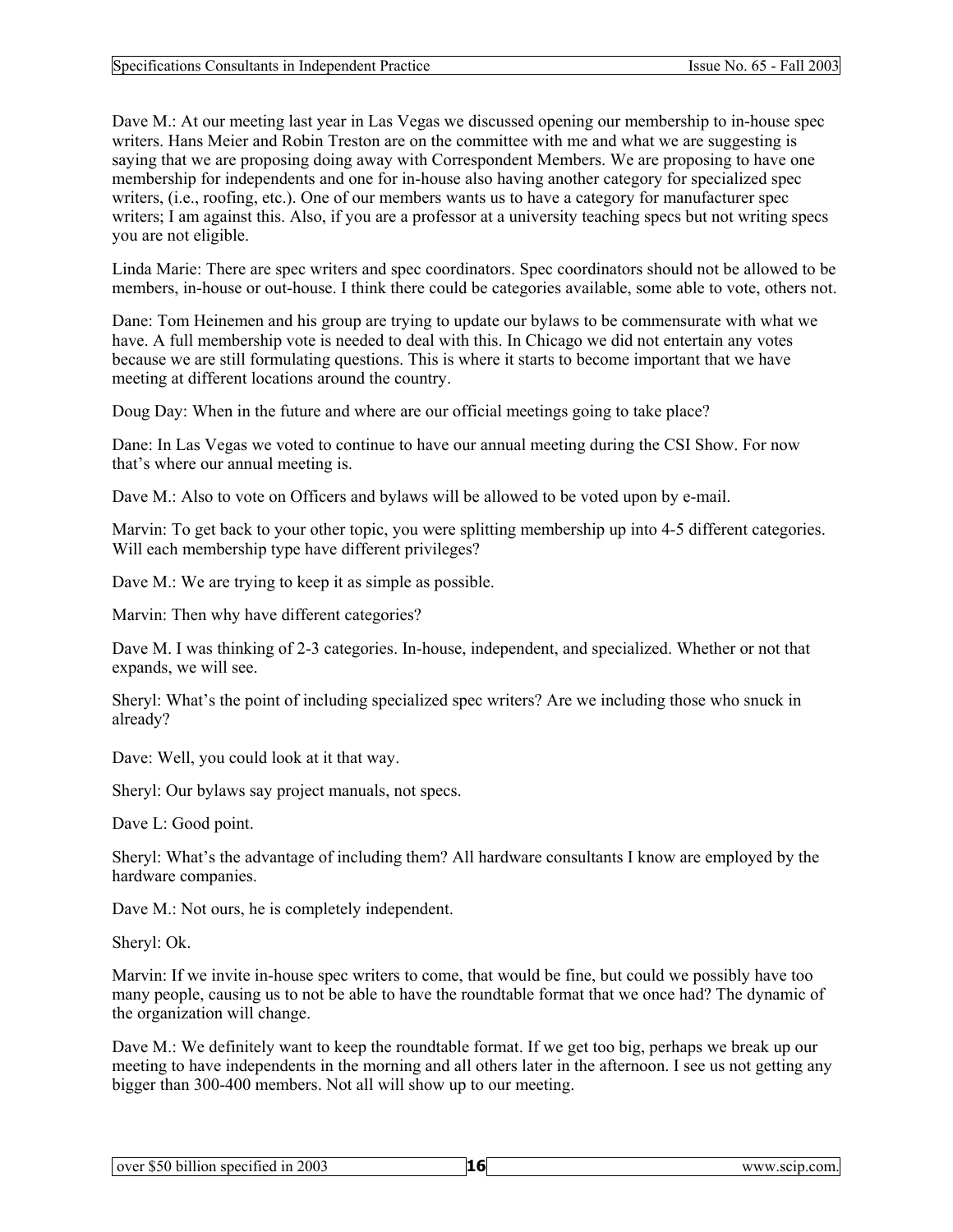Dane: This is the first meeting we have had away from the CSI convention and I already have us set-up so we could have a meeting in conjunction with the Construction Management Association of America Convention in Washington, DC later this year.

Dane: David L. has been planning reconstruction our website.

Dave L.: I set up a web site map; it's my impression of what our activities are. The premise is based on our members providing content for the website. We have very little content in the 6-7 years we've had a website. I have come up with a new model. Moving info around and creating new committees. At the top level, public can come in, next level members, next committees, and Board Members at the final level. What we put in those levels is what I need input on. I have met with a website consultant that can help with the graphics and how you move or navigate through the site. We have a good understanding of how that should work now. We are deciding whether we should link discussion groups (i.e., 4Specs.com) to our website or possibly move them to our website. We are moving our hosting service currently; we need something that gives us the tools to do the coding that makes this stuff all happen. We will keep it simple, no java script etc. We want to create a membership database that we can sort by region, etc. Members will be able to update their own membership info. Dave and I will have a database that allows us to keep the membership up to date.

Dane: While Dave L. is working on all of this we will have a discussion group on 4specs.com for input, we will also have a questionnaire going out to get members' input on what content should be included. Dave, I think you are having this come together sometime this summer?

Dave L.: The amount of money that was authorized was \$1,000 for the basic structure. That will give us a home page, topic page and subtopic page. Not the content.

Dane: Moving along, I want to have Sheryl discuss the Advertising Committee.

Sheryl: We got it done, we didn't have a very good picture so we didn't do four color. What picture do we use to represent us? We just had to get something done for our booth in Chicago. If you read the inside, it actually does discuss what we do, it came from Julie Brown's rendition of Tom H.'s presentation of who we are from years ago. I am not doing a new one for this year but if you have ideas, you can volunteer you for the committee.

John Regener: Before the lunch break can we discuss the financial status of SCIP?

Dane: Dave has talked to his accountant to determine if we have the right status for tax purposes.

Doug Day: Are we incorporated?

Dane: No, that's one of the issues we need to discuss. And the Board is going to have to resolve this within the next few months.

Doug Day: On the agenda, why are 3 Committees underlined?

Dane: In Chicago we determined that these 3 new committees were needed. We are doing a program at CSI University; and in the West Region we will be at the California Council of AIA, Monterey Design Conference, Structural Engineers Association of California Convention at Lake Tahoe; and are presenting a technical program and having a SCIP Meeting at the CSI West Region Conference in Hilo, HI (all in September).

Doug Day: We are not funding anyone, are we?

Dane: No, we are not although we may do a seminar with several members from SF and Sacramento, and may need sponsors.

| $\cdots$<br>lover \$50 billion<br>specified in 2003 | www.scip.com. |  |
|-----------------------------------------------------|---------------|--|
|                                                     |               |  |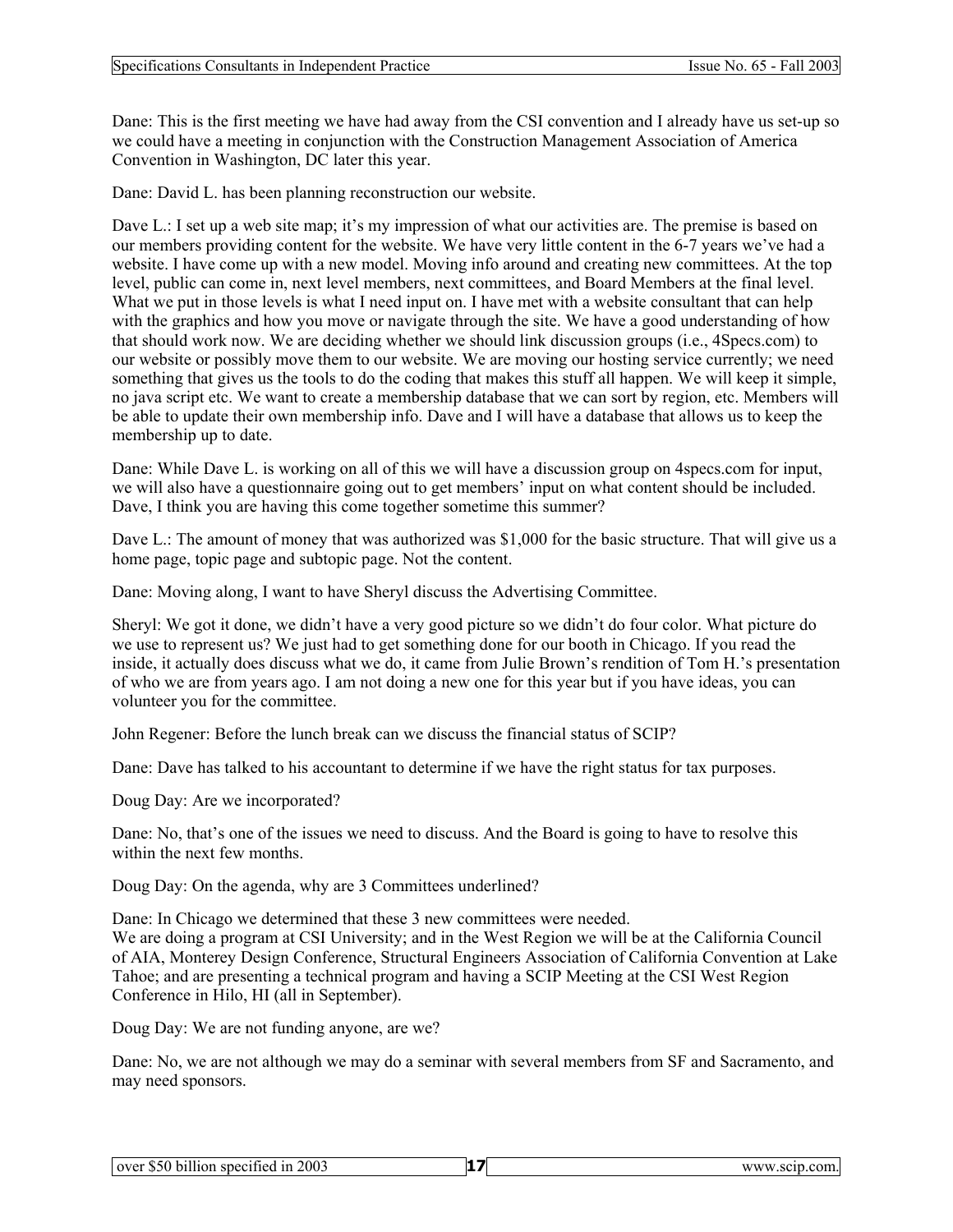We are actively seeking sponsorship for SCIP educational activities and we need to determine a budget so we have an idea of what we need each year to do the education and promotion of SCIP.

Dave M: What does it mean that we will have more funding? How will it be spent? In the past it has been to support these meetings but going forward will it cover the educators airfare and lodging?

Dane: That is something the board needs to quantify.

Sheryl: Isn't that something that you have told the sponsors that you would spend their money on, to provide education and promote SCIP?

Dane: We have told them this and wrote up a description of how the funds would be spent and gave it to each of them and they are happy to participate and support us in this way. Discussion of honors and awards took place at our Annual Meeting in Chicago. Master Construction Specifier is an award that we have looked at as something that CSI and SCIP could present together. This cannot be political; it must be based on true qualifications.

Linda B. and I have discussed our potential involvement with the CSI Specifications Competition. Another issue is our involvement in CSI's Specifier Community. Another issue is the development of Strategic Alliances with CSI and Arcom. I've also had interesting conversations with the American Construction Inspectors Association (ACIA) and the American Construction Estimators Association (ACEC). We want to get to the point where we are perceived as being important.

Dane: Any old business that needs to be brought up here? Any new business?

Jerry Orland: More and more we have to submit electronic copy to clients who are putting it on the net and using it. I use acrobat, we should consider what is the proper format for doing that.

2:00 pm: End of meeting. 2:00 - 2:30 Masterspec presentation.

### \* \* \*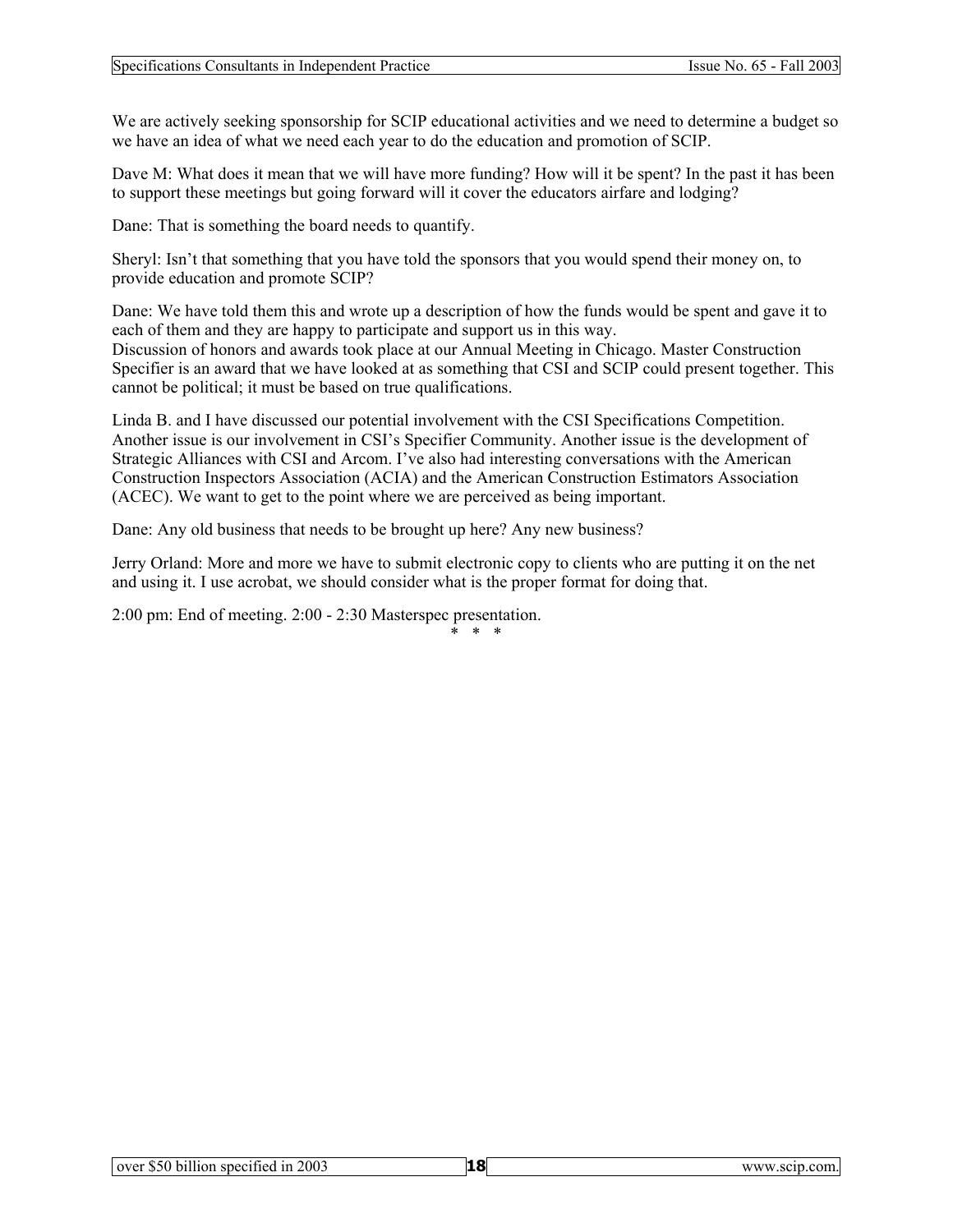

Proposed SCIP Website. Comments? David Lorenzini deloren@scip.com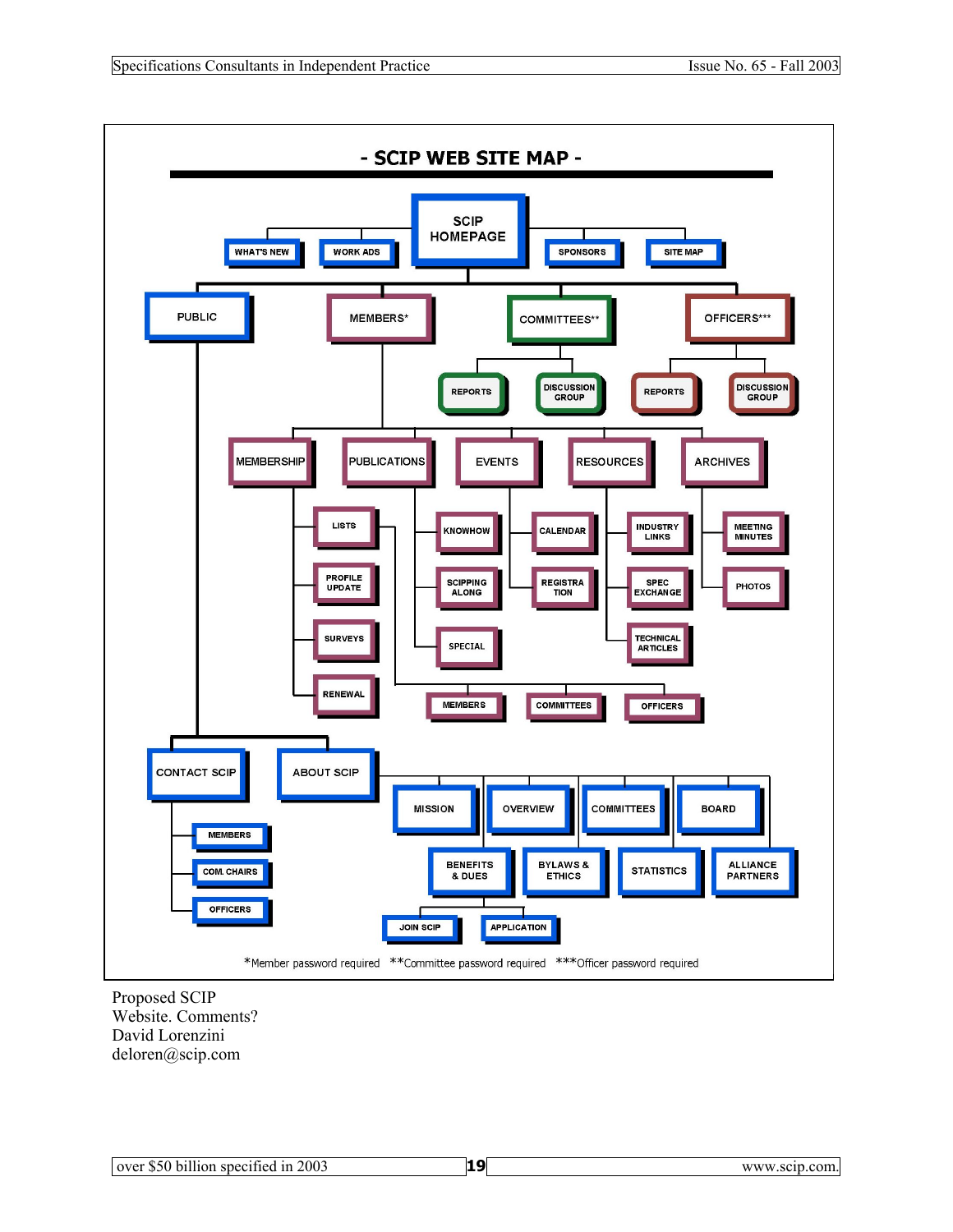# **PREVENTING MOLD-RELATED NONDISCLOSURE CLAIMS by attorneys with the law firm of Gordon Rees, LLP as reported in ConstructionRisk.com with Kent Holland**

Property owners and managers are increasingly faced with claims due to actual and potential indoor mold problems, raising the dilemma of what needs to be disclosed when leasing and selling properties. Although California's Toxic Mold Protection Act, signed into law on October 1, 2001, includes mold disclosure requirements for building owners, the requirements do not go into effect unless and until a California Department of Health Services taskforce first determines objective "permissible exposure levels," which has not yet been done.

The Department of Health Services cites a lack of funding to explain its inability to convene the taskforce and address the threshold question of whether permissible exposure levels for indoor molds are feasible. Despite the lack of regulations mandating mold-related disclosures, the California Association of Realtors recently added a specific question to its standard CAR disclosure form to inquire about the presence of mold. Moreover, given the media attention and substantial jury awards, the number of real estate nondisclosure actions involving mold has increased substantially.

Under California law, buyers and tenants of commercial property are traditionally deemed to be sophisticated and able to freely negotiate contracts with owners. As long as there are no material or fraudulent misrepresentations, commercial owners generally only need to be concerned with disclosing any "known material facts" that affect the value or desirability of the property, and there is no obligation to repair defective conditions.

Residential sellers and landlords generally need to be more wary of rendering complete written disclosures because even if they have no actual knowledge, residential owners are also required to disclose any condition that they "should have known." [See, California Civil Code §§ 1102, et seq. for more information.] Therefore, when in doubt, disclose, disclose, disclose!

For example, Owner X wants to sell his single family residence and is not aware of having any mold problems during the ten years he occupied the home. However, five years earlier, a pipe had burst; the kitchen had flooded; and water had leaked into the crawl space and other parts of the home. Professional contractors repaired the damage, and Owner X had no further problems. Now that Owner X is selling his home, should he disclose the prior flood? Yes. Should he disclose the repairs and subsequent inspections that were done? Yes. Should he disclose any reports he obtained? Yes. Should he even disclose the minor flooring defect he discovered when repairing the flood damage? Yes. And in the mold context, these same answers would also generally apply to a commercial property transaction.

The tricky question is whether to disclose the "potential" for mold due to the extensive water intrusion into the crawl space, wall cavities, etc. Although the parties in a commercial setting typically would be deemed to be equally aware that water intrusion can lead to mold growth, buyers and tenants may nonetheless claim ignorance and pursue a claim for non-disclosure. In the residential context, plaintiffs often claim ignorance as to the connection between water intrusion and indoor mold growth. Such plaintiffs may sue based on the lack of disclosure of water intrusion and/or mold and seek damages such as remediation and repair of personal and real property, bodily injuries, fraudulent concealment and misrepresentation claims, "stigma" and resultant "diminution of the home's value and/or breach of contract. These cases can be quite expensive to defend, and owners and/or realtors may not have applicable or adequate insurance to cover the costs of defense or judgments. Therefore, it is typically advisable to err on the side of disclosing all past water intrusion and mold-related events as well as the investigation and repairs made, if any, when selling either commercial or residential property.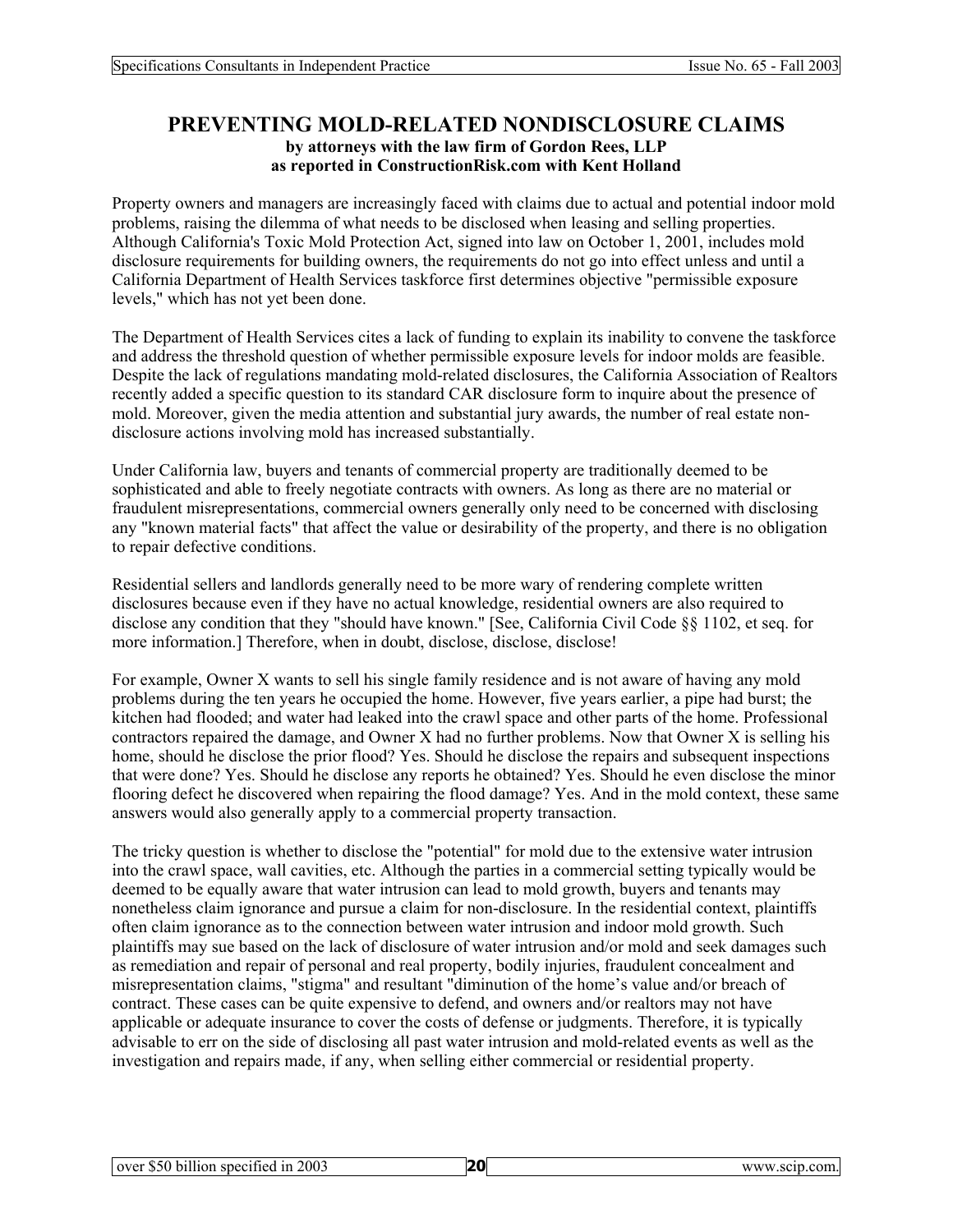# **PRELIMINARY SELECTION OF WATERPROOFING SYSTEMS CSI Los Angeles as contributed by Michael Chusid CCS. www.chusid.com**

Waterproofing can present a building project team with baffling choices. With dozens of manufacturers and hundreds of products to choose from, there is a formidable amount of data to evaluate. Yet there does not appear to be a standard, easy-to-follow methodology for making waterproofing product selections. This makes the task especially daunting for novice designers who have limited personal experience to draw upon. Yet even seasoned specifiers or contractors can find themselves stymied when confronted with unusual project conditions.

To address this concern, the Technical Committee of the Los Angeles Chapter of the Construction Specifications Institute has developed several resources to aid in waterproofing decisions. "Our goal," according to Committee Chairman Roger A. Cormier, CCS, "was to enable a design team to make better waterproofing decisions and to make them more efficiently." The Committee used "Waterproofing" as it is defined in MasterFormat, 1995 ed., "Impervious, waterproofing membranes, coatings, and other materials applied to walls, slabs, decks, and other surfaces subject to continuous and intermittent hydrostatic pressure or water immersion."

The attached "Guide to Waterproofing Types and Locations" for making better informed preliminary selections of waterproofing systems. It enables a designer or specifier to quickly and easily make preliminary decisions about waterproofing materials based upon known project conditions. The Guide allows users to identify the types of waterproofing which are most appropriate for further investigation, and which can be dropped from consideration.

### **HOW THE GUIDE WORKS**

The Committee organized the Guide to be convenient for architects and engineers to follow. According to Melina Renee, CCS, "We visualized a designer or specifier looking at a detail and trying to figure out the best way to waterproof their structure." The Guide consists of two parts: a set of conceptual sketches to help users visually identify the waterproofing conditions on their project, and a Table to guide the user to the types of waterproofing that could be considered for use with each condition.

The process begins with an assessment of the condition encountered on a project:

Horizontal or Vertical Structure: This was made the first order of demarcation for two reasons. First, someone examining a waterproofing condition would be able to tell its general orientation at a glance, even if nothing else about the project's waterproofing requirements was known. And second, from a materials standpoint, there are often major differences between the materials and techniques which can be used in each orientation.

Positive or Negative Hydrostatic Pressure: Positive pressure was defined as hydrostatic forces which tend to press waterproofing into the structure protected by the waterproofing. Negative pressure, on the other hand was defined as hydrostatic forces which could cause waterproofing to separate from the structure being protected. This distinction is critical to the selection of a waterproofing, but is not always easy to discern. For example, a waterproofing liner placed inside an underground water tank would ordinarily be under positive pressure. However, if the tank was drained and the water table outside the tank rose, the same waterproofing would be under negative pressure due to ground water trying to flow into the tank.

Condition of Use: A wide range of conditions of use could be encountered in a project. For example, pedestrian coatings and above grade walls may have aesthetic considerations. And "blind side" conditions require the installation of waterproofing before construction of the structural element, such as waterproofing placed before a floor slab is cast. It would be a rare project that required all the

| . \$50 billion<br>specified in 2003<br>over | ຳ- | www | .scip.com. |
|---------------------------------------------|----|-----|------------|
|---------------------------------------------|----|-----|------------|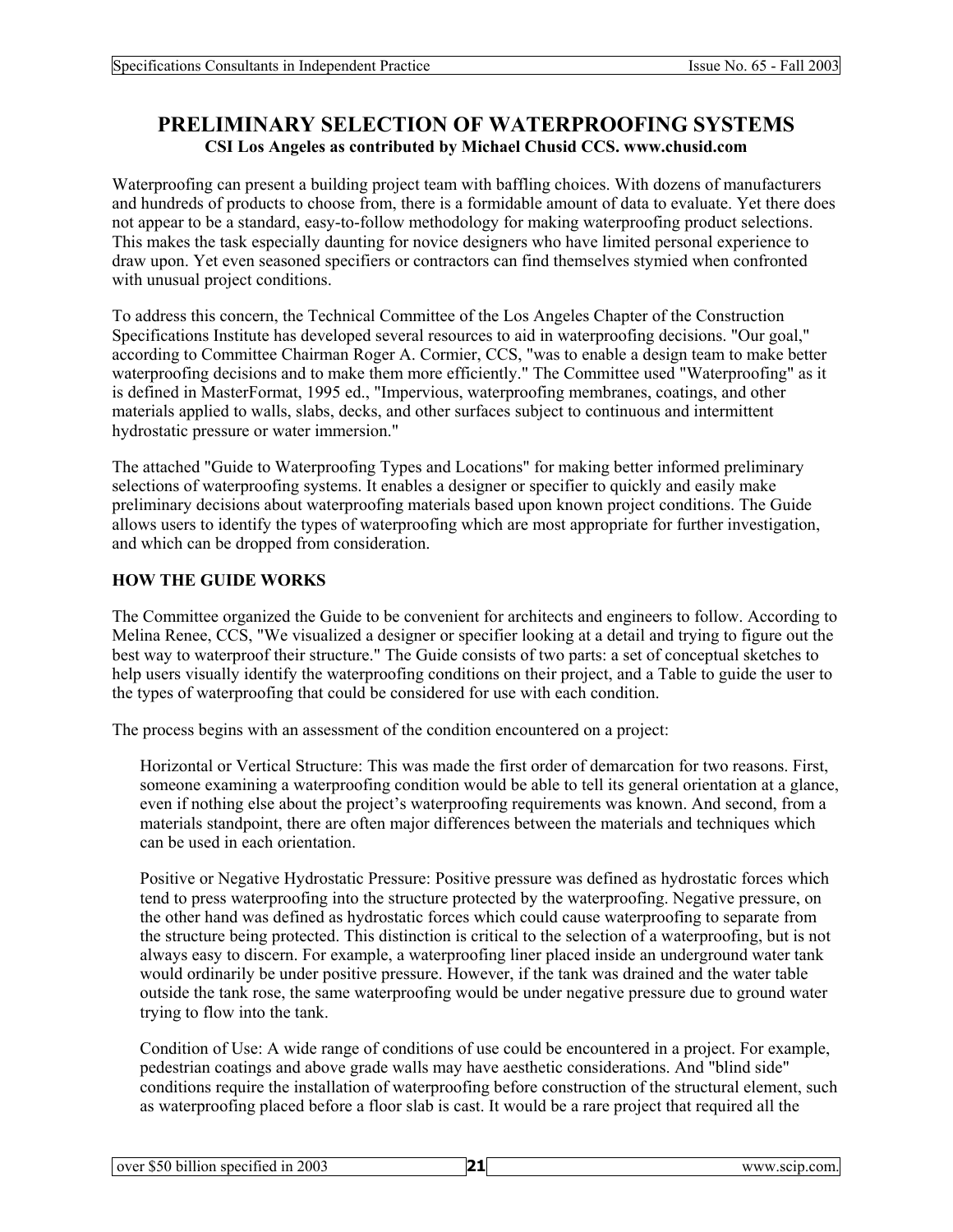conditions identified. Some applications, like ceiling waterproofing under negative pressure, are more likely to be used in civil engineering projects than architectural applications.

Type of Liquid or Gas being contained by Waterproofing: Waterproofing compatible with potable water merited its own category in the Table. Methane-resistance was also considered since it is of increasing importance in Southern California and other areas with underground gas, petroleum or contaminated soil. The Table does not address waterproofing which must be compatible with sewage and other chemicals.

After locating the correct conditions of use on the Table, users are directed to appropriate types of waterproofing materials, organized generally in accordance with MasterFormat. "Recommended" materials are those which are recommended for the conditions indicated in at least one manufacturer's published product literature. Since the criteria for "Recommended" is based upon one manufacturer's recommendation, users are cautioned that other manufacturers of similar materials may not recommend their products for the indicated conditions.

"Unacceptable" materials are those which, to the best knowledge of Committee members, are not recommended by any manufacturer for the indicated conditions of use.

Between "Recommended" and "Unacceptable", the Committee created, after much debate, a "Qualified" category. Products in this category are those which are not commonly used for the indicated conditions, and where no manufacturer currently recommends their product for the described conditions. However, in the consensus opinion of the Committee, these materials may work in some applications. For example, some of the "Qualified" materials may be technically suitable, but are not in common use because they are not economical for the indicated conditions.

The Committee considered other factors which affect waterproofing but eventually decided they were beyond its scope. For example, what happens where a horizontal and a vertical condition meet? Once a broad category was selected, what are the performance and product variables which ought to be considered to further narrow ones options within each product category. For example,application thickness,availability of materials and labor, costs, warranty provisions, environmental factors, project limitations, and other factors must be considered. Also, the Guide does not address dampproofing, water repellents, or roofing, processes which are sometimes grouped inappropriately with waterproofing.

In all cases, users of the Guide must read manufacturer literature and carefully evaluate proposed materials before specifying or using them on a specific application. When necessary, qualified professional advice should be obtained and, if necessary, tests should be performed to demonstrate the effectiveness of a product. The Committee also found the Below Grade Waterproofing Manual published by the Sealant, Waterproofing and Restoration Institute to be an authoratative reference.

The Committee recognizes that, as with any consensus effort, its Waterproofing Guide will not satisfy everyone in the waterproofing industry. Variations in regional practices or changes in technological and economic conditions may lead to different guidelines for waterproofing selection.

#### FOTTNOTES FOR THE TABLE ON THE FOLLOWING PAGE

```
1. Types are listed according to MasterFormat™ categories. New materials, such as polyurea and other evolving technologies, 
may also have waterproofing application but have not been considered.
```
2. This table is for preliminary product selection only. Obtain qualified professional assistance and carefully evaluate applicable industry standards and manufacturers' product data before specifying or using any type of waterproofing.

3. Based on use of bentonite as part of a composite-sheet waterproofing membrane.

Notice: Copyright 2003 by Los Angeles Chapter of Constuction Specifications Institute (www.lacsi.org). LACSI does not endorse products nor does it recommend one product or waterproofing system over another. LACSI will not be responsible for the use or misuse of table. Reprinted in KnowHow with permission.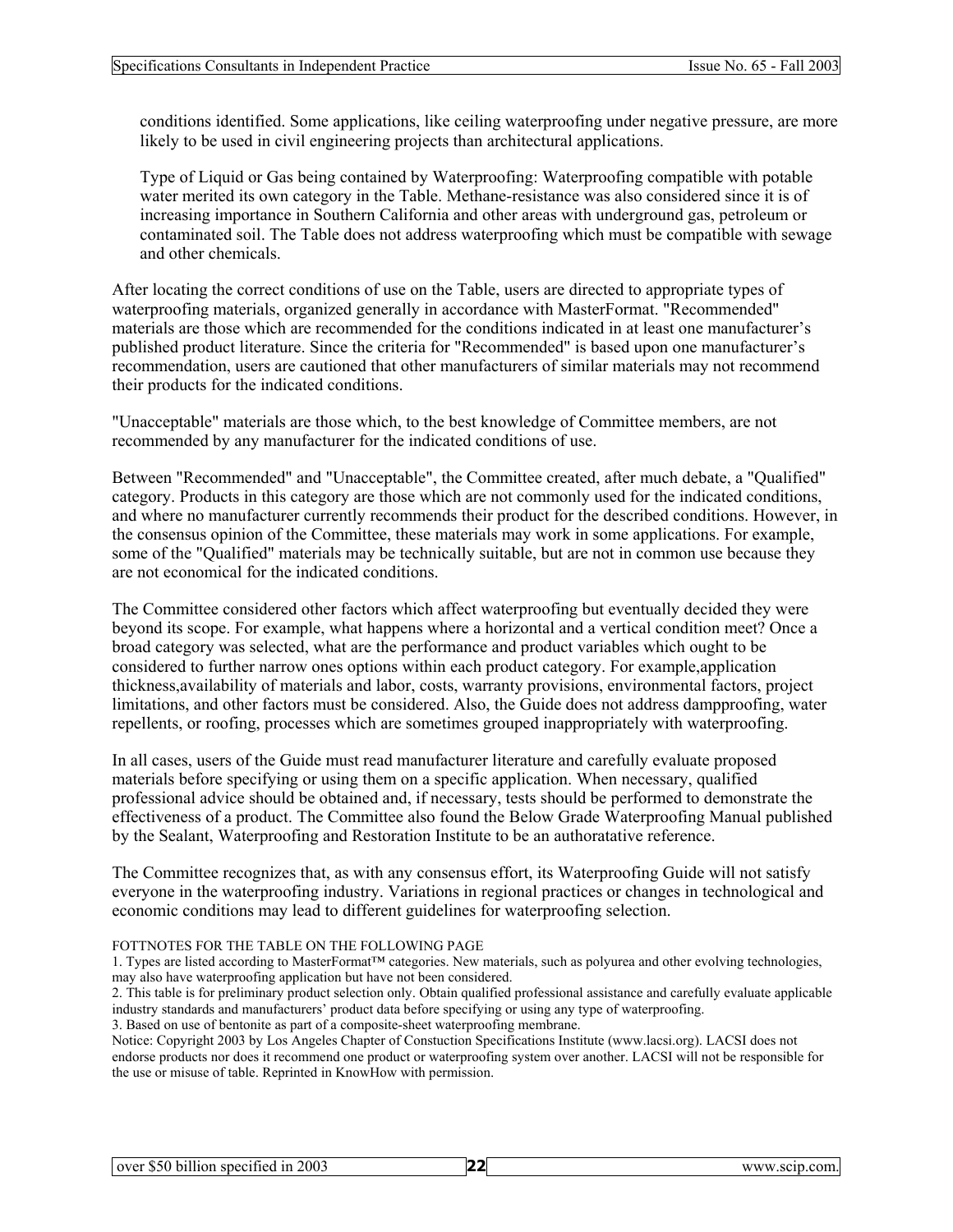#### Specifications Consultants in Independent Practice Issue No. 65 - Fall 2003

(Humor) And the Lord spoke to Noah and said, "In one year, I am going to make it rain and cover the whole earth with water until all flesh is destroved. But I want you to save the righteous people and two of every kind of living thing on the earth. Therefore, I am commanding you to build an Ark."

In a flash of lightning, God delivered the specifications for an Ark. In fear and trembling, Noah took the plans and agreed to build the Ark. "Remember," said the Lord, "You must complete the Ark and bring everything aboard in one year."

Exactly one year later, fierce storm clouds covered the earth and all the seas of the earth went into a tumult. The Lord saw that Noah was sitting his front yard weeping. "Noah," he shouted, "Where is the Ark?" "Lord, please forgive me!" cried Noah. "I did my best, but there were big problems.

First, I had to get a Resource Consent for construction and your plans did not meet the codes. I had to hire an engineering firm and redraw the plans and get an engineers report from the Council. Then I got into a fight with NZ Fire Service over whether or not the Ark needed a sprinkler system and smoke alarms, and the Ministry of Health over the provision of smoking or non smoking areas. Then the Residents Association objected, claiming I was violating SAM zoning ordinances by building an Ark in my front yard that was recreational watercraft and therefore a threat to existing homes.

Then I had problems getting enough wood for the Ark, because of the ban on native logging on the West Coast. They tried to get me to use Fijian Jara but I couldn't get the necessary dispensation from Customs & Excise to import timber from a Pacific Island nation that wasn't party to the international working party on the life cycle of native timbers.

Finally convinced DOC (Department of Conservation) that I needed the wood to indirectly save the kakapo from extinction which seemed to get a bit of a reaction, however, the Royal Forest and Bird Society objected and won't let me catch any Kakapo. No Kakapo. No wood.

Under the new Employment Relations Act, the carpenters formed a union and went out on strike. I had to negotiate a settlement under the provisions of good faith bargaining before anyone would pick up a saw or a hammer.

OSH (Occupational Safety and Health) arrived and now I have to produce a Hazard Management and Safety procedure before they start work and ACC (Accident Compensation) are insisting we pre-pay our annual premiums on the basis we may not be returning. So now I have 16 carpenters on the Ark, but no Kakapo and no wood.

When news got out that I was to round up other animals, MAF (Ministry of Agriculture and Forests) arrived and insisted I build quarantine facilities to hold them in for the 6 months before sailing. The also wanted blood samples to prove no genetic engineering practices were involved.

The next thing I know, the Regional Council is knocking on my door. They want an Environmental Impact Report on the proposed flood: the area it would cover, the amount of water in cubic metres, impact on local micro ecosystems, velocity and force of water, cost to manufacturing and production and local transport, areas for possible relocation and resettlement. I tried telling them they were missing the point entirely.

Right now, I am trying to resolve a complaint filed with the Equal Opportunities Commission and the Race Relations Office that our selection criteria does not fairly reflect the age, gender, religious and race diversity of Earth.

Finally WINZ (Work and Income - "Dole Department") has waded in. They have seized my assets for alleged non payment of child support. It seems a local netball coach is claiming I knocked her up last year at the tapu lifting ceremony for the relocation of the New Plymouth cemetery. Mrs Noah is beside herself. She's enrolled herself in the Women in Leadership Seminar and has applied to the Waitangi Tribunal for her share of Tainui's corporate box at Ericsson stadium and is leaving me.

I really don't think I can finish the Ark for another five or six years," Noah wailed. The sky began to clear, the sun began to shine and the seas began to calm. A rainbow arched across the sky. Noah looked up hopefully. "You mean you are not going to destroy the earth, Lord?"

No," said the Lord sadly. "I don't have to. Someone else already has."

| 23<br>over \$50 billion specified in 2003 | www.scip.com. |
|-------------------------------------------|---------------|
|-------------------------------------------|---------------|